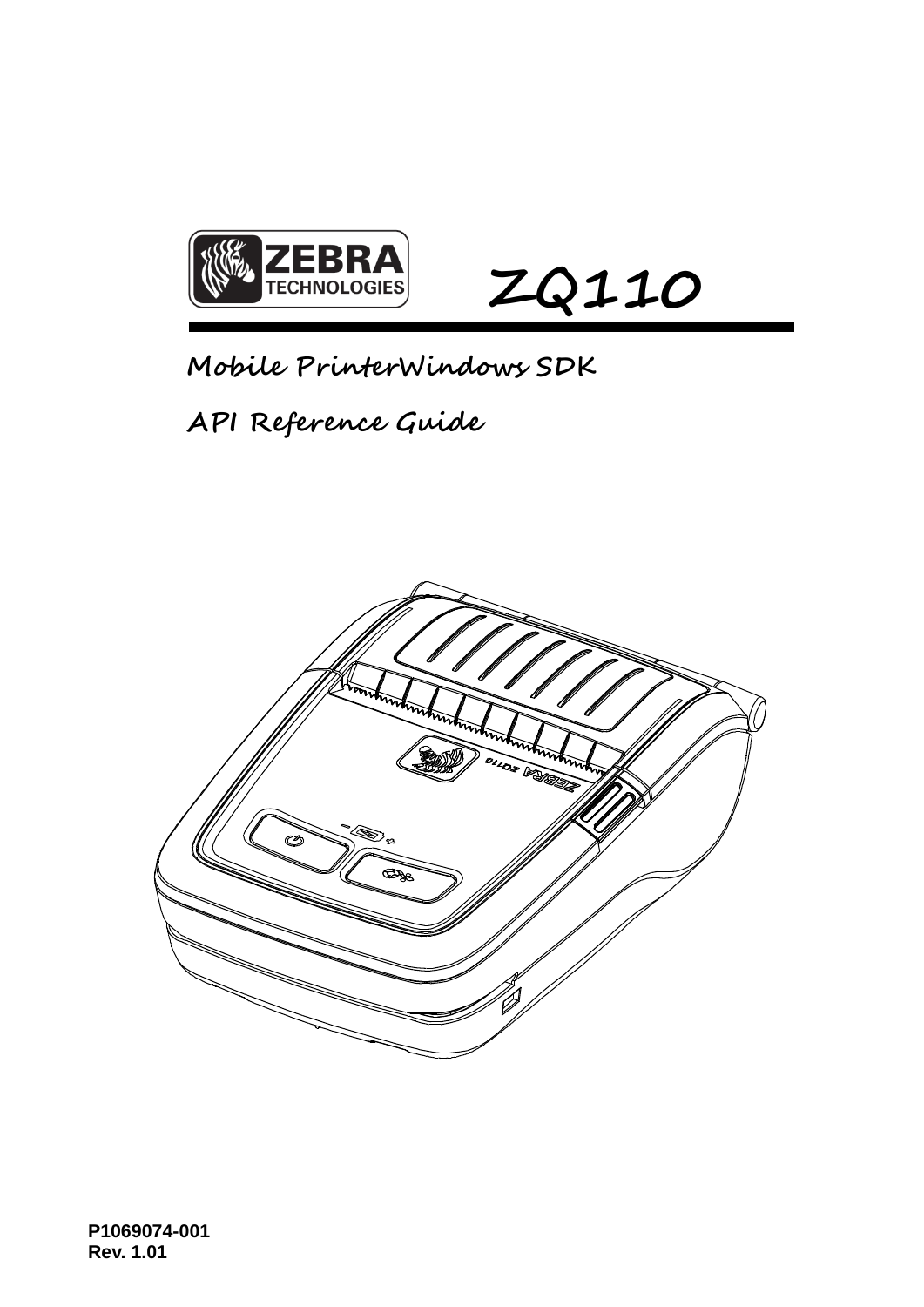# **Table of Contents**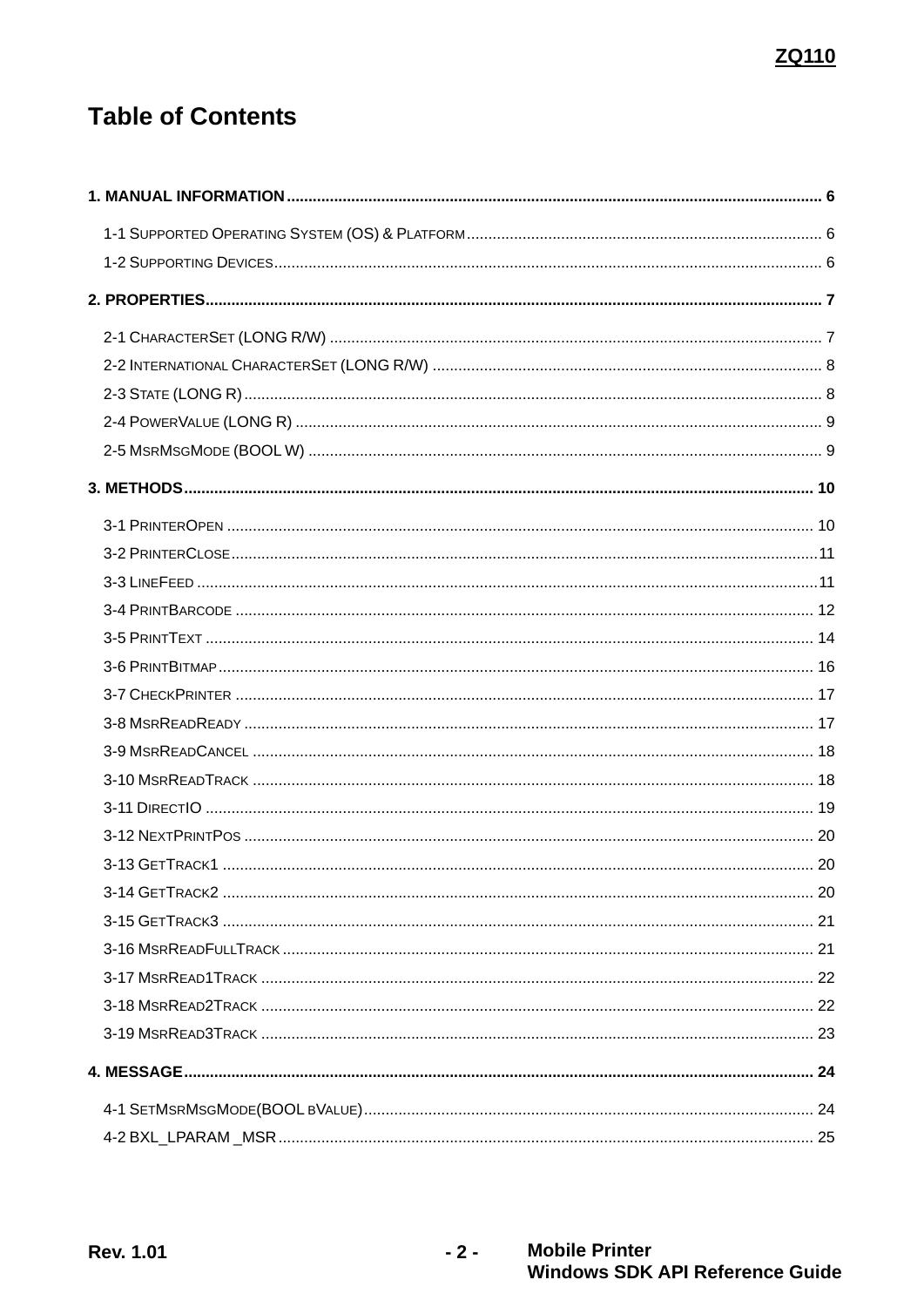# ■ **Proprietary Statements**

This manual contains proprietary information for Zebra Technologies Corporation. It is intended solely for the information and use of parties operating and maintaining the equipment described herein. Such proprietary information may not be used, reproduced, or disclosed to any other parties for any other purpose without the expressed written permission of Zebra Technologies Corporation.

# **Product Improvements**

Since continuous product improvement is a policy of Zebra Technologies Corporation, all specifications and signs are subject to change without notice.

# **FCC Compliance Statement**

NOTE: This equipment has been tested and found to comply with the limits of a Class B digital device, pursuant to Part 15 of the FCC Rules. These limits are designed to provide reasonable protection against harmful interference in a residential installation. This equipment generates, uses and can radiate radio frequency energy and, if not installed and used in accordance with the instructions, may cause harmful interference with radio communications. However, there is no guarantee that interference will not occur in a particular installation. If this equipment does cause harmful interference to radio or television reception, which can be determined by turning the equipment off and on, the user is encouraged to try to correct the interference by one or more of the following measures:

- Reorient or relocate the receiving antenna.
- Increase the separation between the equipment and the receiver.
- Connect the equipment to an outlet or circuit different from that to which the receiver is connected.
- Consult the dealer or an experienced radio/TV technician for help.

WARNING: Exposure to Radio Frequency radiation. To conform to FCC RF exposure requirements this device shall be used in accordance with the operating conditions and instructions listed in this manual.

NOTE: This unit was tested with shielded cables on the peripheral devices. Shielded cables must be used with the unit to ensure compliance.

Changes or modifications to this unit not expressly approved by Zebra Technologies Corporation could void the user's authority to operate this equipment.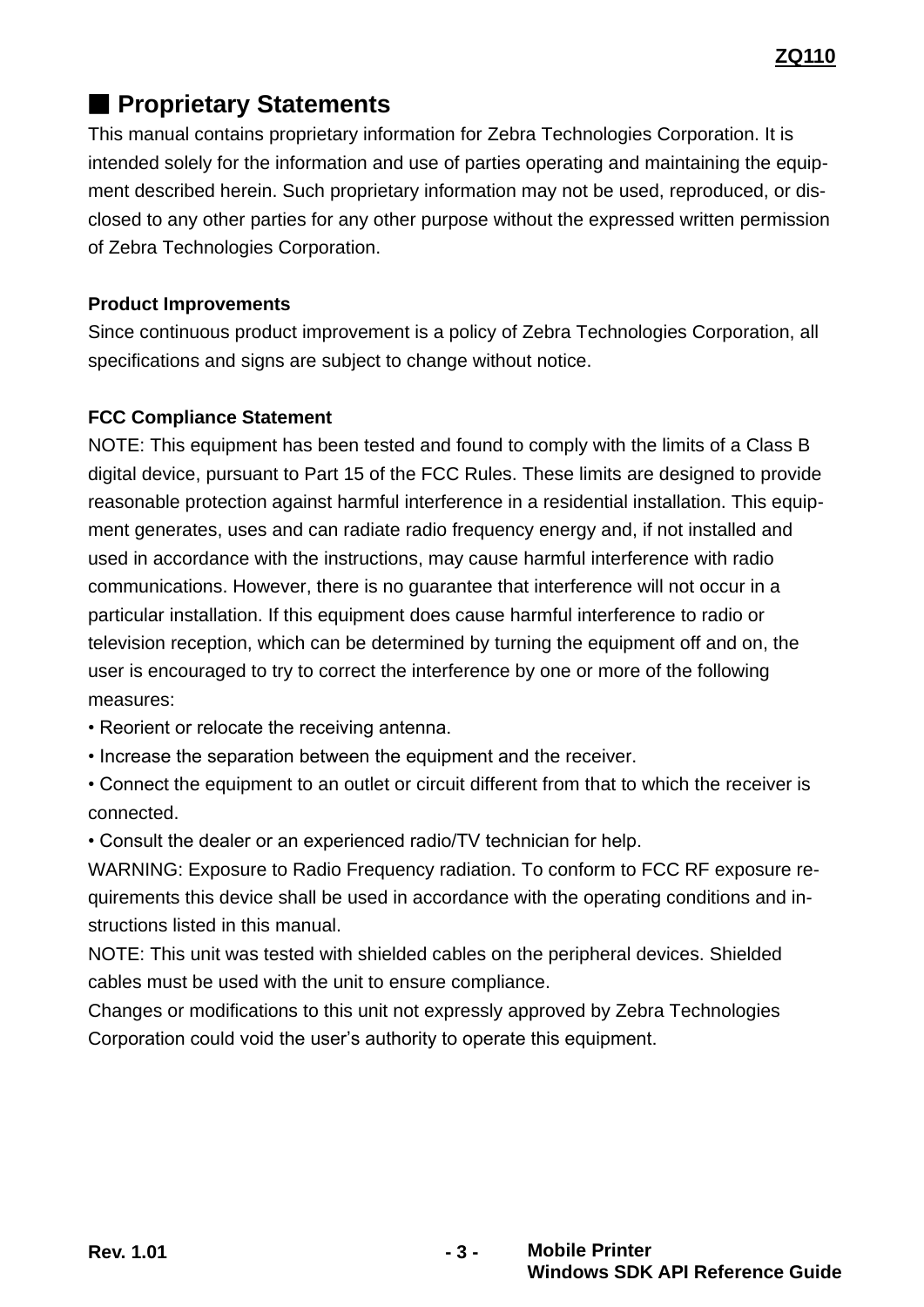# **Canadian Compliance Statement**

This Class B digital apparatus complies with Canadian ICES-003. Cet appareil numérique de la classe B est conforme á la norme NMB-003 du Canada. "IC:" before the equipment certification number signifies that the Industry Canada technical specifications were met. It does not guarantee that the certified product will operate to the user's satisfaction.

#### **Liability Disclaimer**

Inasmuch as every effort has been made to supply accurate information in this manual, Zebra Technologies Corporation is not liable for any erroneous information or omissions. Zebra Technologies Corporation reserves the right to correct any such errors and disclaims liability resulting therefrom.

# **No Liability for Consequential Damage**

In no event shall Zebra Technologies Corporation or anyone else involved in the creation, production, or delivery of the accompanying product (including hardware and software) be liable for any damages whatsoever (including, without limitation, damages for loss of business profits, business interruption, loss of business information, or other pecuniary loss) arising out of the use of or the results of use of or inability to use such product, even if Zebra Technologies Corporation has been advised of the possibility of such damages. Because some states do not allow the exclusion of liability for consequential or incidental damages, the above limitation may not apply to you.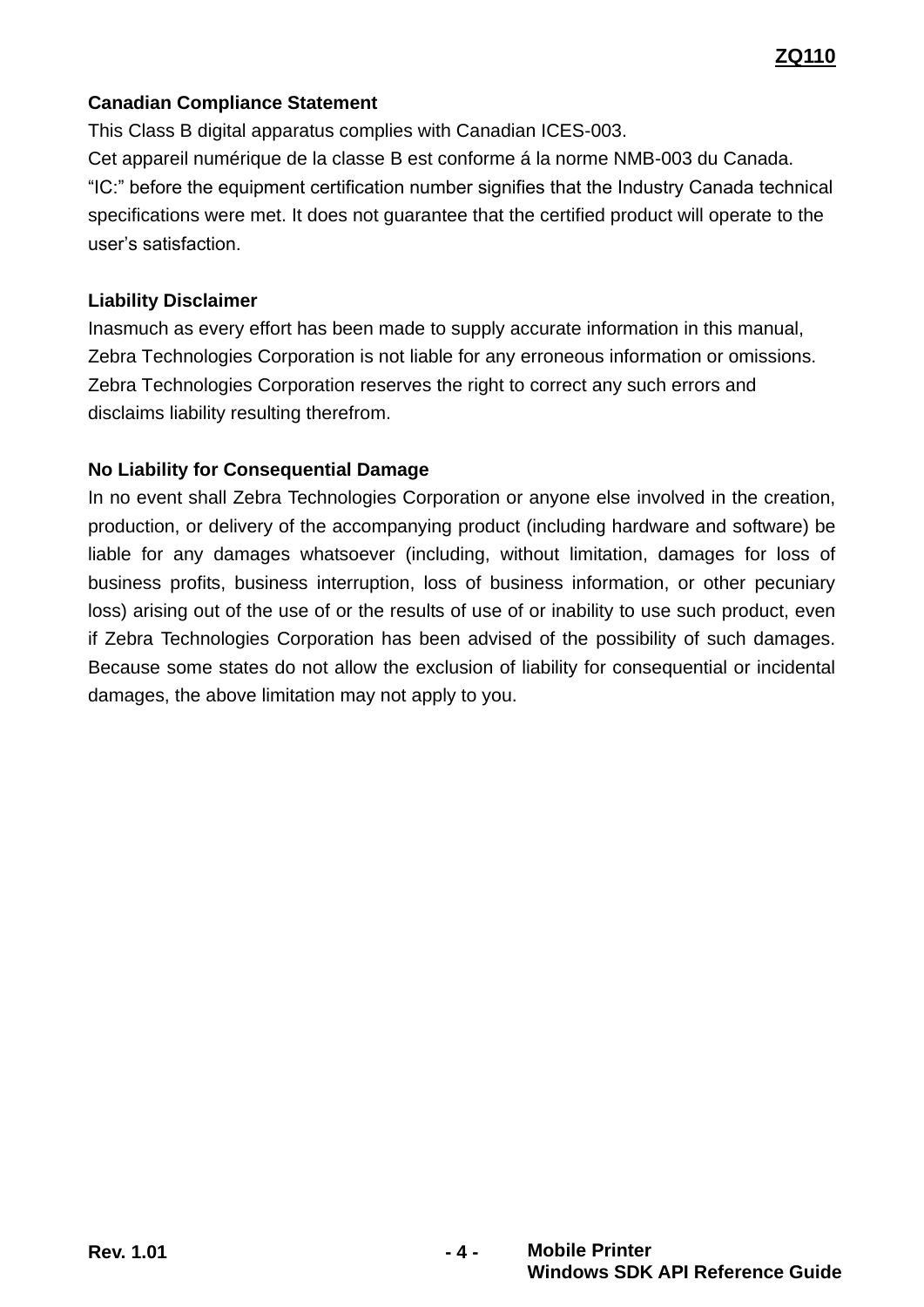# **Copyrights**

The copyrights in this manual and the label print engine described therein are owned by Zebra Technologies Corporation. Unauthorized reproduction of this manual or the software in the label print engine may result in imprisonment of up to one year and fines of up to \$10,000 (17 U.S.C.506). Copyright violators may be subject to civil liability.

This product may contain ZPL®, ZPL II®, and ZebraLink™ programs; Element Energy Equalizer® Circuit; E3®; and AGFA fonts. Software © ZIH Corp. All rights reserved worldwide.

ZebraLink and all product names and numbers are trademarks, and Zebra, the Zebra logo, ZPL, ZPL II, Element Energy Equalizer Circuit, and E3 Circuit are registered trademarks of ZIH Corp. All rights reserved worldwide.

Monotype®, Intellifont® and UFST® are trademarks of Monotype Imaging, Inc. registered in the United States Patent and Trademark Office and may be registered in certain jurisdictions.

Andy™, CG Palacio™, CG Century Schoolbook™, CG Triumvirate™, CG Times™, Monotype Kai™, Monotype Mincho™ and Monotype Sung™ are trademarks of Monotype Imaging, Inc. and may be registered in some jurisdictions.

HY Gothic Hangul™ is a trademark of Hanyang Systems, Inc.

Angsana™ is a trademark of Unity Progress Company (UPC) Limited.

Andale®, Arial®, Book Antiqua®, Corsiva®, Gill Sans®, Sorts® and Times New Roman® are trademarks of The Monotype Corporation registered in the United States Patent and Trademark Office and may be registered in certain jurisdictions.

Century Gothic™, Bookman Old Style™ and Century Schoolbook™ are trademarks of The Monotype Corporation and may be registered in certain jurisdictions.

HGPGothicB™ is a trademark of the Ricoh company, Ltd. and may be registered in some jurisdictions.

Univers™ is a trademark of Heidelberger Druckmaschinen AG, which may be registered in certain jurisdictions, exclusively licensed through Linotype Library GmbH, a wholly owned subsidiary of Heidelberger Druckmaschinen AG.

Futura® is a trademark of Bauer Types SA registered in the United States Patent and Trademark Office and may be registered in some jurisdictions.

TrueType® is a trademark of Apple Computer, Inc. registered in the United States Patent and Trademark Office and may be registered in certain jurisdictions.

All other product names are the property of their respective owners.

All other brand names, product names, or trademarks belong to their respective holders. ©2014 ZIH Corp.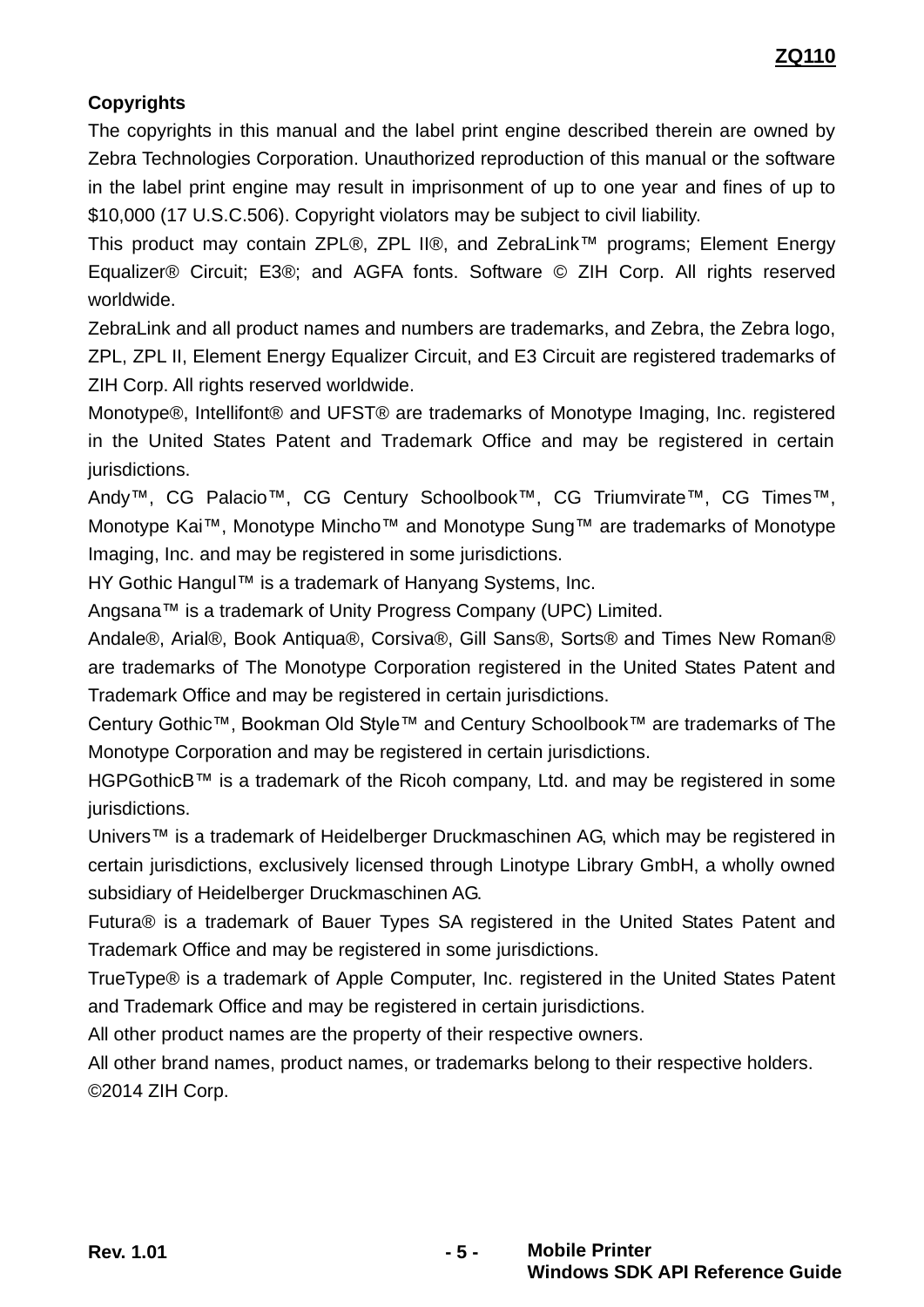# <span id="page-5-0"></span>**1. Manual Information**

This SDK Manual provides information on the dll files required for Windows application program development.

# <span id="page-5-1"></span>**1-1 Supported Operating System (OS) & Platform**

Supported OS:

- Microsoft Windows CE 5.x
- Microsoft Windows XP
- Microsoft Windows Vista
- Microsoft Windows 7
- Microsoft Windows 8

Supported Platform:

- Pocket PC 2002
- Pocket PC 2003
- Pocket PC 2003 second edition
- Windows Mobile 5
- Windows Mobile 6
- Custom Platform for Armv4i CPU
	- \* Supported .Net Framework

# <span id="page-5-2"></span>**1-2 Supporting Devices**

This is a list of verified devices. If your PDA CPU type is Armv4 or Armv4i, it is compatible with the module driver.

- Bluebird BIP-6000
- Widefly WF35
- HP iPAQ 212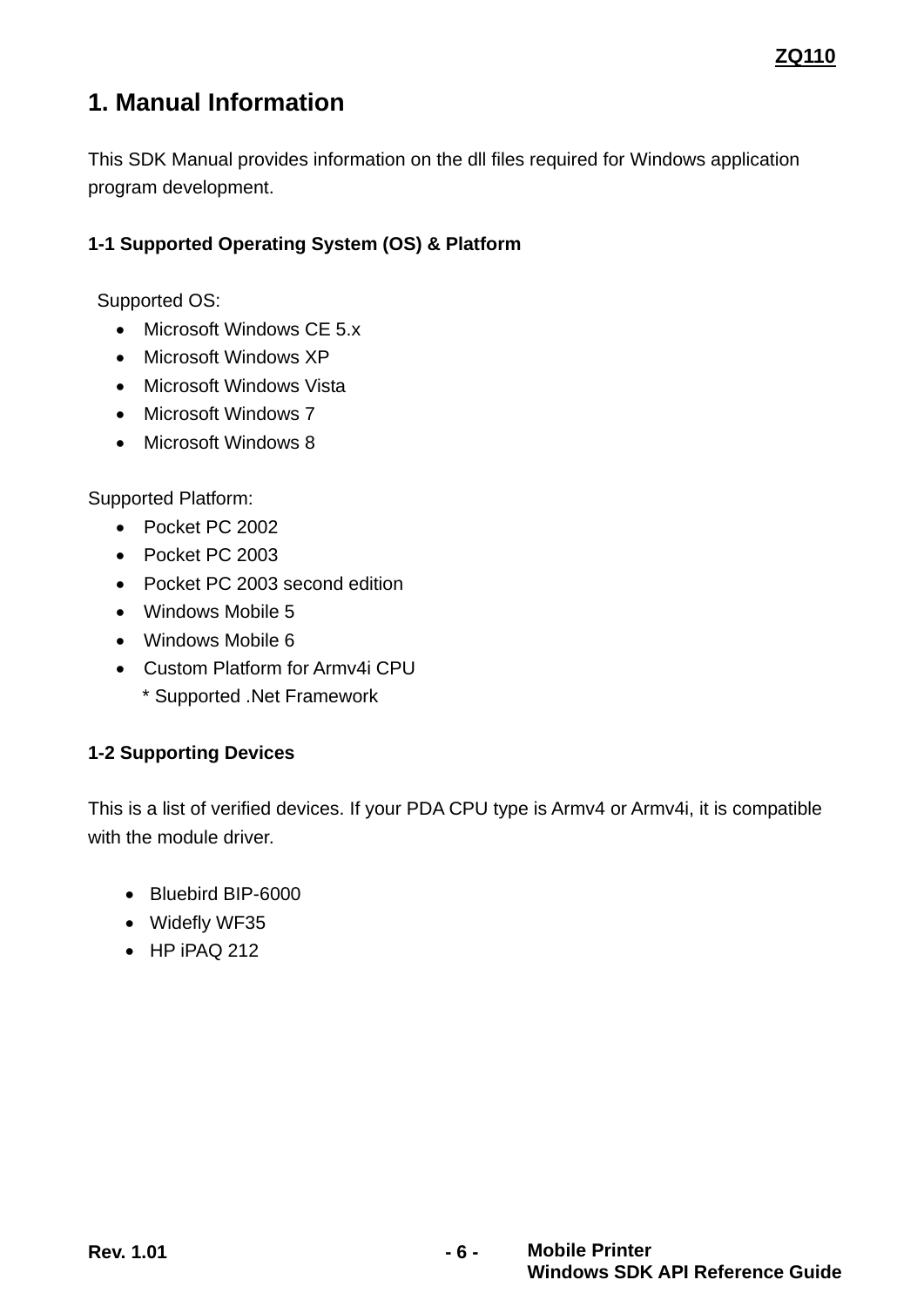# <span id="page-6-0"></span>**2. Properties**

The constant values used in the dll files provided are declared in the BxlConst.h file. The development environment was based on C++.

#### <span id="page-6-1"></span>**2-1 CharacterSet (LONG R/W)**

As the attribute that defines the Code Page of the printer, the default setting is BXL\_CS\_437. Use the SetCharacterSet(), GetCharacterSet() functions to set values or recall previously set values.

The Code Pages that can be used are as follows:

| <b>Code</b>            | <b>Value</b>            | <b>Description</b> |
|------------------------|-------------------------|--------------------|
| BXL_CS_PC437           | $\overline{0}$          | Code page PC437    |
| <b>BXL CS KATAKANA</b> | 1                       | Katakana           |
| BXL CS PC850           | $\overline{2}$          | Code page PC850    |
| BXL_CS_PC860           | 3                       | Code page PC860    |
| BXL_CS_PC863           | $\overline{\mathbf{4}}$ | Code page PC863    |
| BXL CS PC865           | 5                       | Code page PC865    |
| BXL CS WPC1252         | 16                      | Code page WPC1252  |
| BXL_CS_PC866           | 17                      | Code page PC866    |
| BXL CS PC852           | 18                      | Code page PC852    |
| BXL_CS_PC858           | 19                      | Code page PC858    |
| BXL_CS_PC864           | 22                      | Code page PC864    |
| <b>BXL CS THAI42</b>   | 23                      | Code page THAI42   |
| BXL CS WPC1253         | 24                      | Code page WPC1253  |
| BXL CS WPC1254         | 25                      | Code page WPC1254  |
| BXL CS WPC1257         | 26                      | Code page WPC1257  |
| <b>BXL CS FARSI</b>    | 27                      | Code page Farsi    |
| BXL_CS_WPC1251         | 28                      | Code page WPC1251  |
| BXL CS PC737           | 29                      | Code page PC737    |
| BXL CS PC775           | 30                      | Code page PC775    |
| <b>BXL CS THAI14</b>   | 31                      | Code page THAI14   |
| BXL CS PC862           | 33                      | Code page PC862    |
| BXL_CS_PC855           | 36                      | Code page PC855    |
| BXL_CS_PC857           | 37                      | Code page PC857    |
| BXL CS PC928           | 38                      | Code page PC928    |
| <b>BXL CS THAI16</b>   | 39                      | Code page THAI16   |
| BXL CS WPC1256         | 40                      | Code page PC1256   |
| BXL CS PC1258          | 41                      | Code page PC1258   |
| <b>BXL CS KHMER</b>    | 42                      | Code page KHMER    |
| BXL_CS_PC1250          | 47                      | Code page PC1250   |
| BXL_CS_LATIN9          | 48                      | Code page Latin 9  |
| <b>BXL CS USER</b>     | 255                     | User set page      |

**Rev. 1.01 - 7 - Mobile Printer Windows SDK API Reference Guide**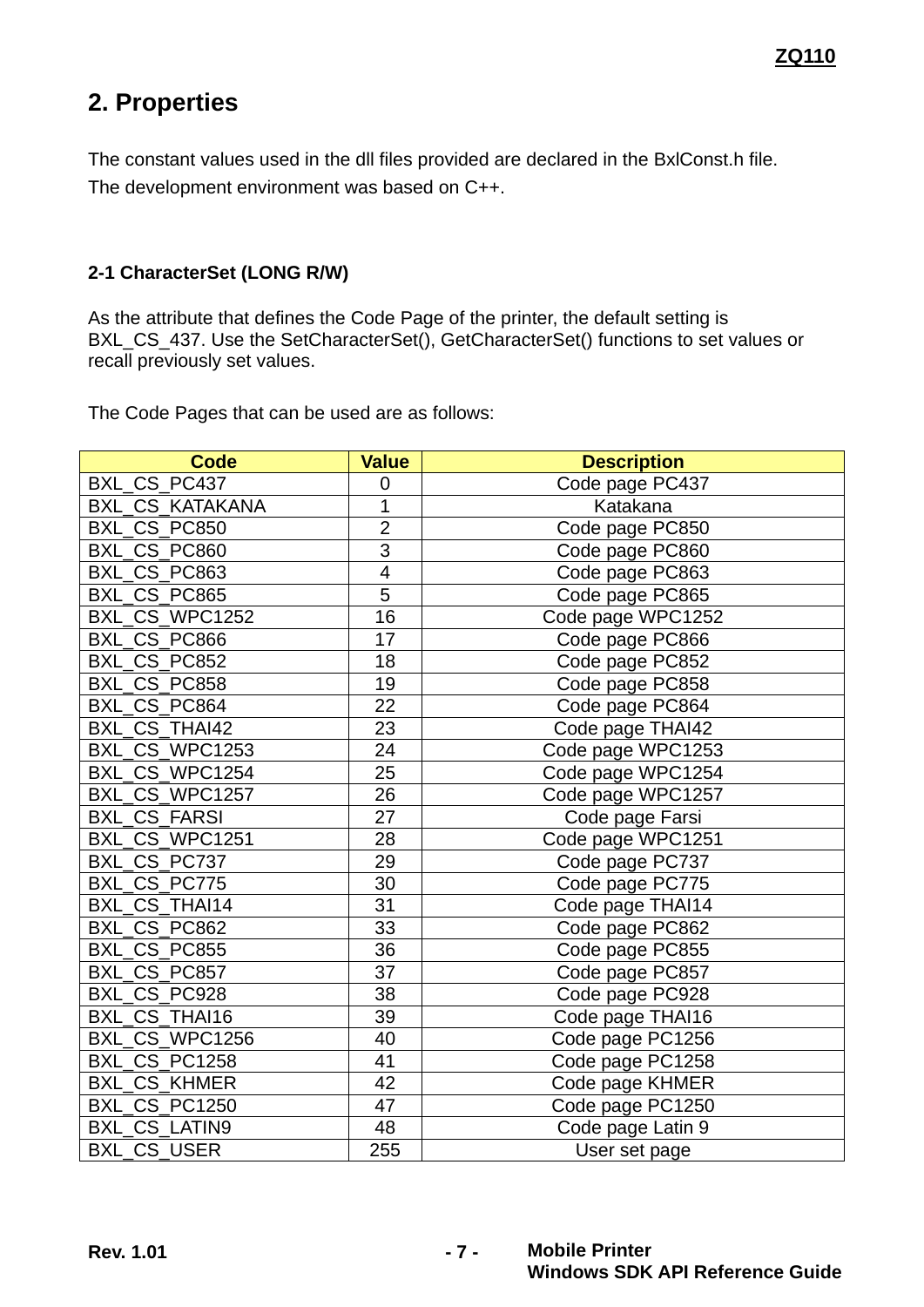#### <span id="page-7-0"></span>**2-2 International CharacterSet (LONG R/W)**

As the attribute that defines the International Character Set of the printer, the default setting is BXL\_ICS\_USA. Use the SetInterChrSet(), GetInterChrSet()functions to set values or recall previously set values.

The International Character Sets that can be used are as follows:

| Code                  | <b>Value</b>   | <b>Description</b>           |
|-----------------------|----------------|------------------------------|
| BXL_ICS_USA           |                | USA code setting             |
| <b>BXL_ICS_FRANCE</b> |                | <b>FRANCE code setting</b>   |
| BXL_ICS_GERMANY       | $\overline{2}$ | <b>GERMANY</b> code setting  |
| BXL_ICS_UK            | 3              | UK code setting              |
| BXL_ICS_DENMARK1      |                | <b>DENMARK1</b> code setting |
| <b>BXL_ICS_SWEDEN</b> | 5              | <b>SWEDEN</b> code setting   |
| BXL_ICS_ITALY         | 6              | <b>ITALY</b> code setting    |
| BXL_ICS_SPAIN         |                | SPAIN code setting           |
| <b>BXL_ICS_NORWAY</b> | 9              | NORWAY code setting          |
| BXL_ICS_DENMARK2      | 10             | DENMARK 2 code setting       |

#### <span id="page-7-1"></span>**2-3 State (LONG R)**

This attribute sets the printer State. It can only be read, and is automatically set when examining the printer state by using the CheckPrinter function. Note:State values can be set in duplication, each value can be confirmed via bit calculation. The values of this attribute can be recalled by using the GetState function.

Printer State values are as follows:

| Code                       | <b>Value</b> | <b>Description</b>                                |
|----------------------------|--------------|---------------------------------------------------|
| BXL_STS_NORMAL             | Ü            | Printer status is normal                          |
| <b>BXL STS PAPEREMPTY</b>  |              | No paper in printer                               |
| BXL_STS_COVEROPEN          | 2            | The printer paper cover is open                   |
| <b>BXL STS POWEROVER</b>   | 4            | The printer battery capacity is insufficient      |
| BXL_STS_MSR_READY          | 8            | Currently in MSR read mode, printing not possible |
| BXL_STS_PRINTING           | 16           | Currently printing or transmitting data           |
| BXL_STS_ERROR              | 32           | An error has occurred                             |
| BXL_STS_NOT_OPEN           | 64           | The printer is not open                           |
| <b>BXL STS ERROR OCCUR</b> | 128          | An error has occurred                             |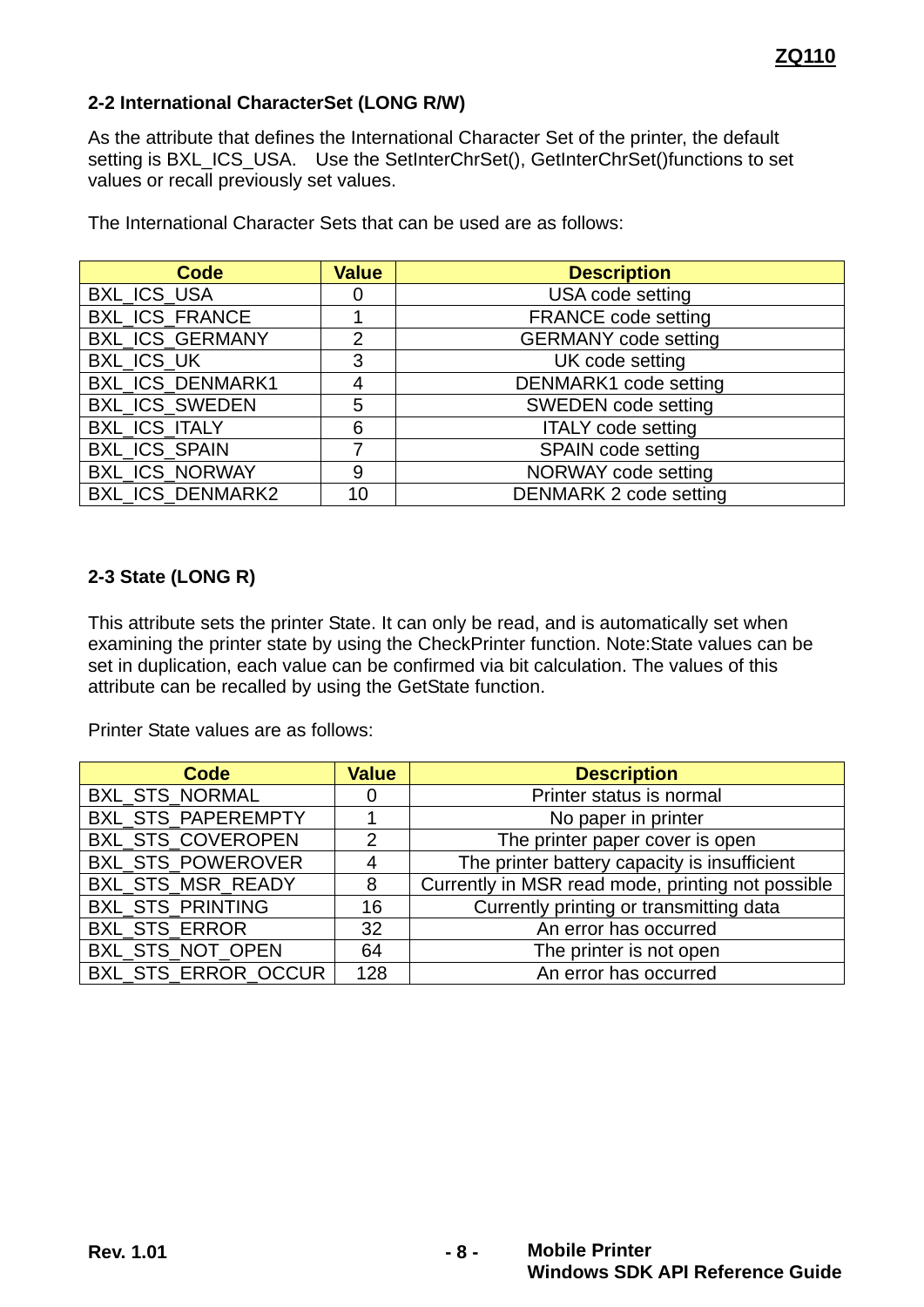#### <span id="page-8-0"></span>**2-4 PowerValue (LONG R)**

This attribute sets the battery capacity value of the printer. It can only be read, and is set every time the status of the printer battery changes. The values of this attribute can be recalled by using the GetPowerValue function.

Battery Capacity values are as follows:

| Code                  | <b>Value</b> | <b>Description</b>                   |
|-----------------------|--------------|--------------------------------------|
| <b>BXL PWR HIGH</b>   |              | Battery charge status: 95%           |
| <b>BXL PWR MIDDLE</b> |              | Battery charge status: 85% or higher |
| <b>BXL PWR LOW</b>    |              | Battery charge status: 50% or higher |
| <b>BXL PWR SMALL</b>  | ີ            | Battery charge status: 25% or higher |
| <b>BXL PWR NOT</b>    |              | Battery charge status: 25% or lower  |

#### <span id="page-8-1"></span>**2-5 MsrMsgMode (BOOL W)**

This function sets MSR Message capacity value of the printer. The default setting is FALSE. Use the SetMsrMsgMode() functions to set values. Default value is FALSE.

Battery Capacity values are as follows:

| Code         | <b>Value</b> | <b>Description</b>            |
|--------------|--------------|-------------------------------|
| <b>TRUE</b>  |              | Disable MSR Message functions |
| <b>FALSE</b> |              | Enable MSR Message functions  |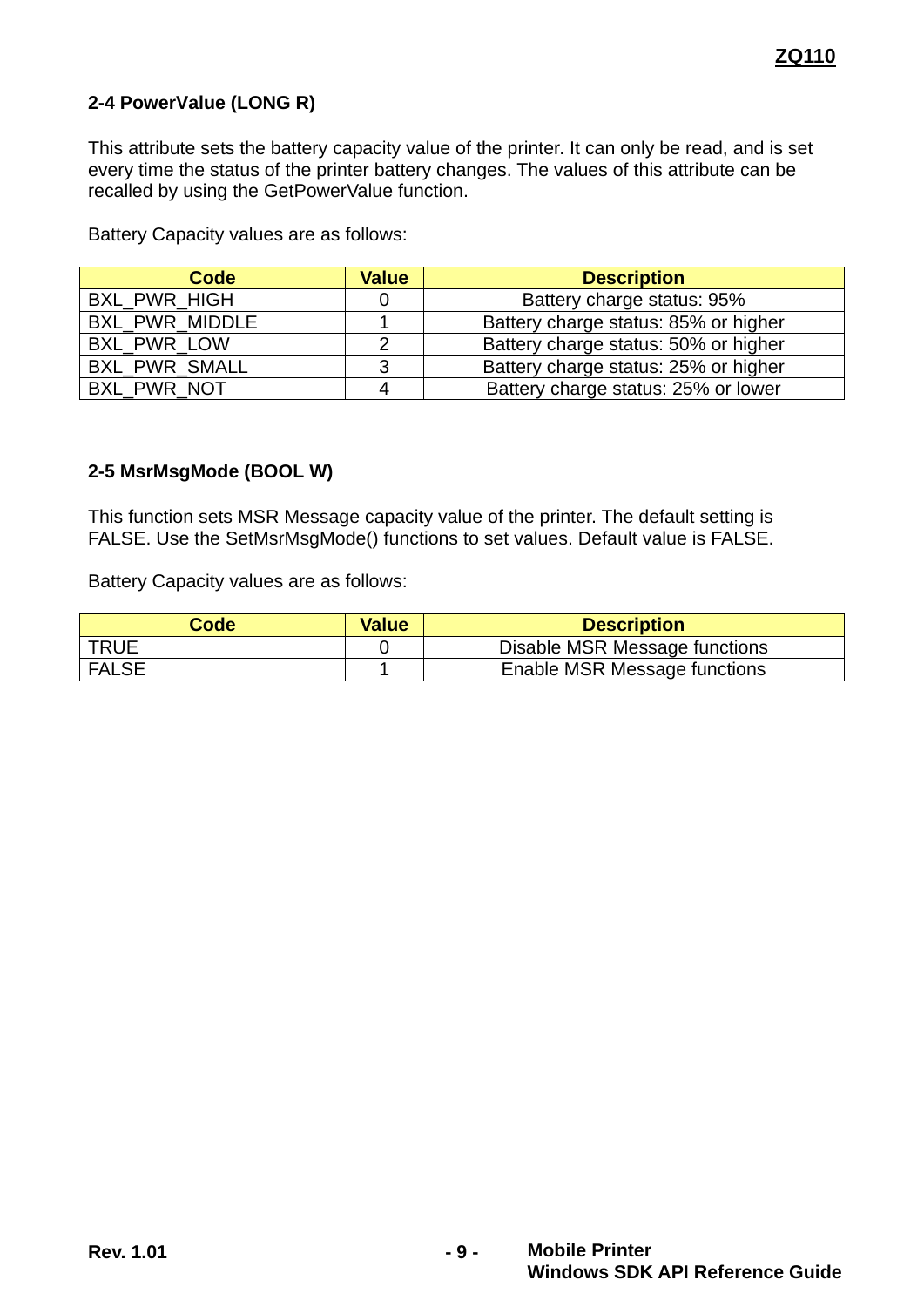# <span id="page-9-0"></span>**3. Methods**

The functions disclosed in the provided module are declared in the ExportFunc.h file. The development environment was based on C++.

#### <span id="page-9-1"></span>**3-1 PrinterOpen**

In order to use the module, this function is enabled. For PDA types with different In/Out ports, port settings for each are required. In general, two-way communication is possible with just the strOutPortName setting.

```
long PrinterOpen(
   LPCTSTR strOutPortName,
  Long lTimeout
```
);

#### **[Parameters]**

\* strOutPortName

[in] Unicode Data ending with null. The virtual Serial Port number and Baudrate of the currently connected device is conveyed for printing. If strOutPortName is NULL, strOutPortName sets to In/Out data processing (for example, COM4:19200).

\* lTimeout

[in] Specifies the timeout, in milliseconds, used to calculate the total timeout period for open operations.

| Code                    | <b>Value</b> | <b>Description</b>                           |
|-------------------------|--------------|----------------------------------------------|
| <b>BXL SUCCESS</b>      |              | Returns after function success               |
| BXL_CREATE_ERROR        | 102          | Failure to create communication target       |
| BXL_NOT_OPENED          | 101          | Unable to open communication port            |
| BXL_STATUS_ERROR        | 103          | Error occurred during status check           |
| <b>BXL BAD ARGUMENT</b> | 108          | Incorrect argument specified                 |
| BXL_WRITE_ERROR         | 300          | Failure to transmit data                     |
| <b>BXL READ ERROR</b>   | 301          | Error in received value or reception failure |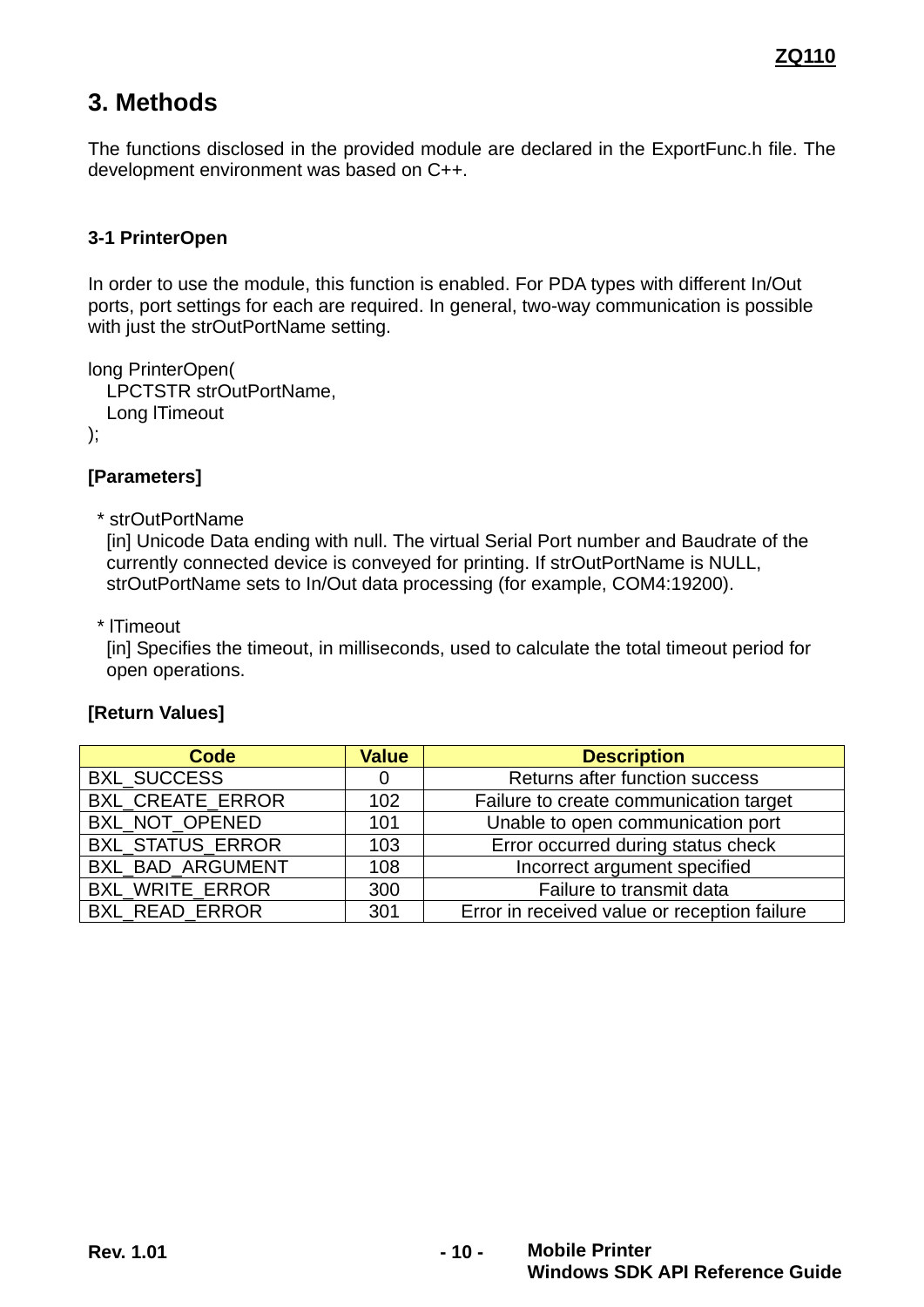#### <span id="page-10-0"></span>**3-2 PrinterClose**

This function disables the SDK module. Functions related to printing and MSR are no longer available for use.

long PrinterClose();

#### **[Parameters]**

None

#### **[Return Values]**

| Code               | <b>Value</b> | <b>Description</b>             |
|--------------------|--------------|--------------------------------|
| <b>BXL SUCCESS</b> |              | Returns after function success |

#### <span id="page-10-1"></span>**3-3 LineFeed**

This function dictates line feeding to the integer value conveyed for printing.

long LineFeed ( int nFeed, );

#### **[Parameters]**

\* nFeed

[in] The integer value conveys the number of lines for line feeding in the form of printing value.

| Code                    | <b>Value</b> | <b>Description</b>                 |
|-------------------------|--------------|------------------------------------|
| <b>BXL SUCCESS</b>      |              | Returns after function success     |
| BXL NOT OPENED          | 101          | Unable to open communication port  |
| <b>BXL STATUS ERROR</b> | 103          | Error occurred during status check |
| <b>BXL WRITE ERROR</b>  | 300          | Failure to transmit data           |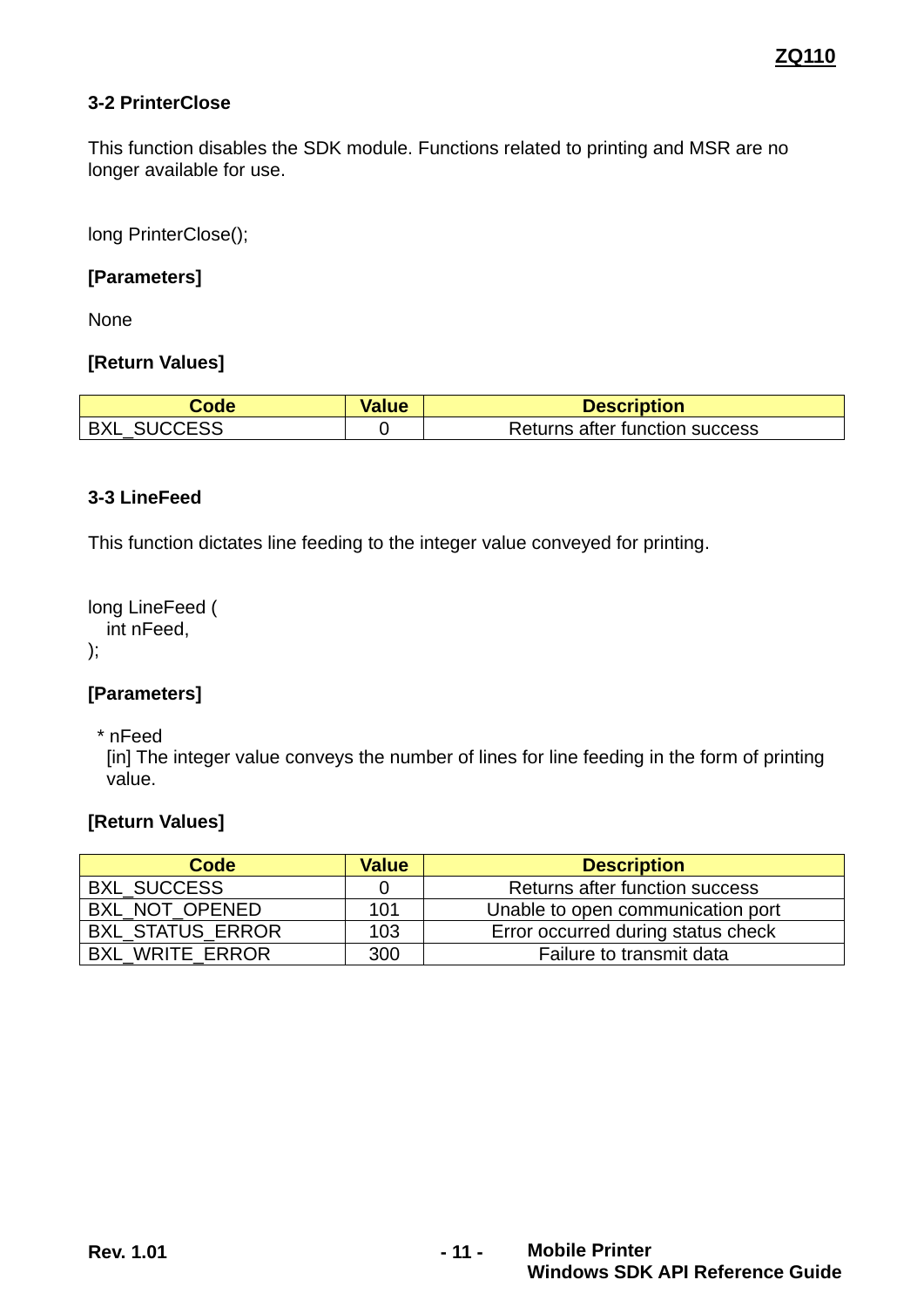#### <span id="page-11-0"></span>**3-4 PrintBarcode**

This function supports the 1-dimension and 2-dimension barcode printing function.

long PrintBarcode( PCHAR Data, long symbology, long Height, long Width, long Alignment, long TextPosition

);

# **[Parameters]**

\* Data

[in] ANSI Code Data ending with null. Barcode data to be printed are conveyed.

\* symbology

[in] Defines the barcode type. The barcode type is defined in BxlConst.h.

| Code                  | <b>Value</b> | <b>Data Number Limit</b>           | <b>Data Value Range</b>                                                     |  |
|-----------------------|--------------|------------------------------------|-----------------------------------------------------------------------------|--|
| <b>BXL BCS UPCA</b>   | 101          | $11 \le n \le 12$                  | 48 ≤ data ≤ 57                                                              |  |
| <b>BXL_BCS_UPCE</b>   | 102          | $11 \le n \le 12$                  | $48 \leq$ data $\leq 57$                                                    |  |
| BXL_BCS_EAN13         | 103          | $12 \le n \le 13$                  | $48 \leq$ data $\leq 57$                                                    |  |
| BXL BCS JAN13         | 104          |                                    |                                                                             |  |
| <b>BXL BCS EAN8</b>   | 105          | $7 \le n \le 8$                    | $48 \leq$ data $\leq 57$                                                    |  |
| <b>BXL BCS JAN8</b>   | 106          |                                    |                                                                             |  |
| BXL_BCS_Code39        | 107          | $1 \le n \le 255$                  | $48 \leq$ data $\leq 57$ , 65 $\leq$ data $\leq 90$ ,                       |  |
|                       |              |                                    | data = 32, 36, 37, 43, 45, 46, 47                                           |  |
| <b>BXL BCS ITF</b>    | 108          | $1 \le n \le 255$<br>(even number) | $48 \leq$ data $\leq 57$                                                    |  |
| BXL_BCS_Codabar       | 109          | $1 \le n \le 255$                  | $48 \le$ data $\le$ 57, 65 $\le$ data $\le$ 68,<br>data = 36,43,45,46,47,58 |  |
| BXL_BCS_Code93        | 110          | $1 \le n \le 255$                  | $0 \leq$ data $\leq$ 127                                                    |  |
|                       |              |                                    |                                                                             |  |
| BXL_BCS_Code128       | 111          | $2 \leq n \leq 255$                | $0 \leq$ data ≤ 127                                                         |  |
| BXL BCS PDF417        | 200          |                                    | $0 \leq$ data $\leq$ 255                                                    |  |
| <b>BXL BCS QRCODE</b> | $202 - 3$    |                                    | $0 \leq$ data $\leq$ 255                                                    |  |
| BXL_BCS_DATAMATRIX    | 204          | <b>Refer to Command</b><br>Manual  | $0 \leq$ data $\leq$ 255                                                    |  |
| BXL_BCS_GS1_xxxxx     | $50 - 64$    |                                    | $0 \leq$ data ≤ 255                                                         |  |
| BXL BCS AZTEC xxxxx   | $210 - 212$  |                                    | $0 \leq$ data ≤ 255                                                         |  |

\* Height

[in] This value sets the barcode height in Dot units. The value range is 1~255 at one dimensional barcodes and GS1 UCC/EAN-128 barcode or the range is 1~8 at GS1 DataBar barcode. The other two dimensional barcodes are not affected by this value.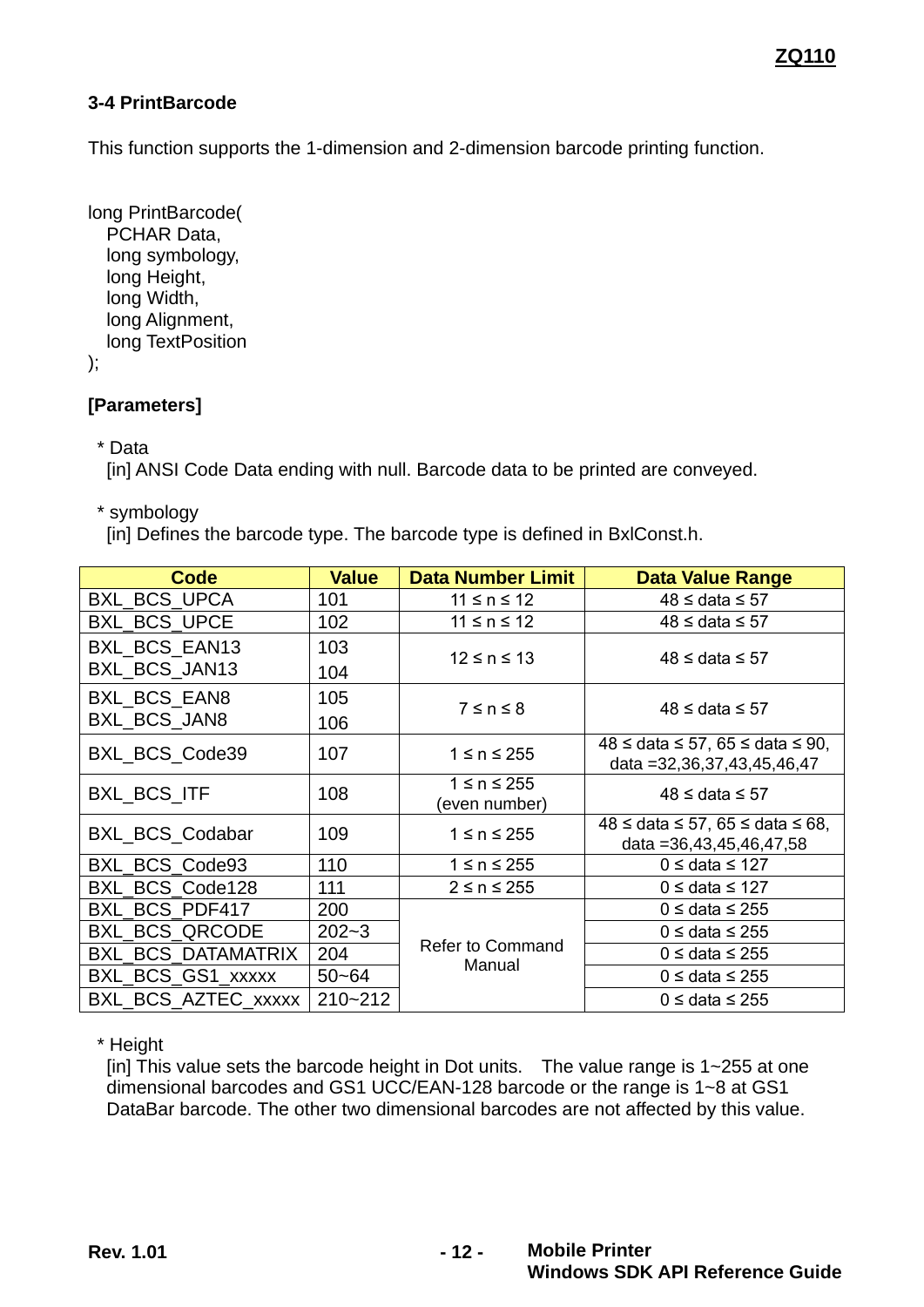\* Width

[in] This value sets the barcode width according to a value range of  $2\nu$  at one dimensional barcodes or the range is 1~8 at GS1 DataBar barcode and AZTEC barcode. If the print area of the barcode exceeds the printing paper, barcode printing may not be possible.

The other Two dimensional barcodes are not affected by this value.

\* Alignment

[in] This value sets the barcode alignment.

| Code                        | <b>Value</b> | <b>Description</b> |
|-----------------------------|--------------|--------------------|
| <b>BXL ALIGNMENT LEFT</b>   |              | Left-aligned       |
| <b>BXL ALIGNMENT CENTER</b> |              | Centered           |
| <b>BXL ALIGNMENT RIGHT</b>  |              | Right-aligned      |

\* Attribute

- This value sets the text position at one dimensional barcodes.

[in] This value sets the print position of the barcode data. Two dimensional barcodes have only the BXL\_BC\_TEXT\_NONE value.

| Code              | <b>Value</b> | <b>Description</b>                 |
|-------------------|--------------|------------------------------------|
| BXL BC TEXT NONE  |              | Barcode data not printed           |
| BXL BC TEXT ABOVE |              | Barcode data printed above barcode |
| BXL BC TEXT BELOW |              | Barcode data printed below barcode |

- This values sets height of separator between 2D and 1D barcode symbol at GS1 barcode. The value is 1 or 2.

| Code                     | <b>Value</b> | <b>Description</b>                 |
|--------------------------|--------------|------------------------------------|
| <b>BXL SUCCESS</b>       |              | Returns after function success     |
| BXL NOT OPENED           | 101          | Unable to open communication port  |
| BXL_STATUS_ERROR         | 103          | Error occurred during status check |
| <b>BXL WRITE ERROR</b>   | 300          | Failure to transmit data           |
| <b>BXL BC DATA ERROR</b> | 500          | Error in barcode data              |
| BXL BC NOT SUPPORT       | 501          | Barcode type not supported         |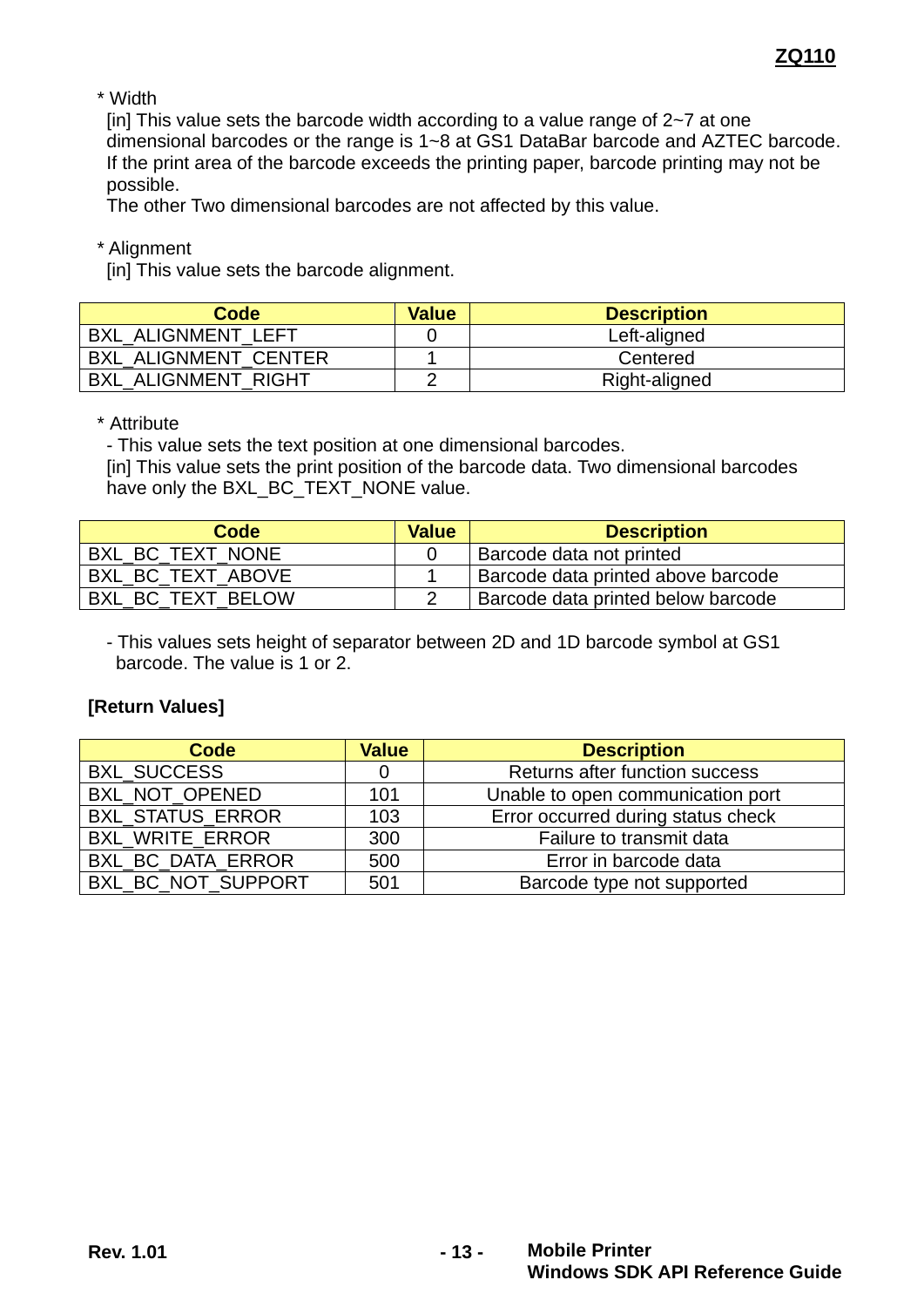# <span id="page-13-0"></span>**3-5 PrintText**

This function supports the text printing function.

long PrintText( LPCTSTR Data, long Alignment, long Attribute, long TextSize );

#### **[Parameters]**

\* Data

[in] Unicode Data ending with null. Conveys the barcode data to be printed.

\* Alignment

[in] This value sets the barcode alignment.

| Code                        | <b>Value</b> | <b>Description</b> |
|-----------------------------|--------------|--------------------|
| <b>BXL ALIGNMENT LEFT</b>   |              | Left-aligned       |
| <b>BXL ALIGNMENT CENTER</b> |              | Centered           |
| <b>BXL ALIGNMENT RIGHT</b>  |              | Right-aligned      |

\* Attribute

[in] This value sets the text properties. The following values can be duplicated.

| Code                    | <b>Value</b> | <b>Description</b>                        |
|-------------------------|--------------|-------------------------------------------|
| <b>BXL FT DEFAULT</b>   | 0            | Font A, print using the basic device font |
|                         |              | Basic setting value                       |
| BXL_FT_FONTB            |              | Set to Font B                             |
| BXL FT BOLD             |              | Adds Bold lettering attribute             |
| <b>BXL FT UNDERLINE</b> |              | Adds Underlining attribute                |
| <b>BXL FT REVERSE</b>   |              | Adds Reverse lettering attribute          |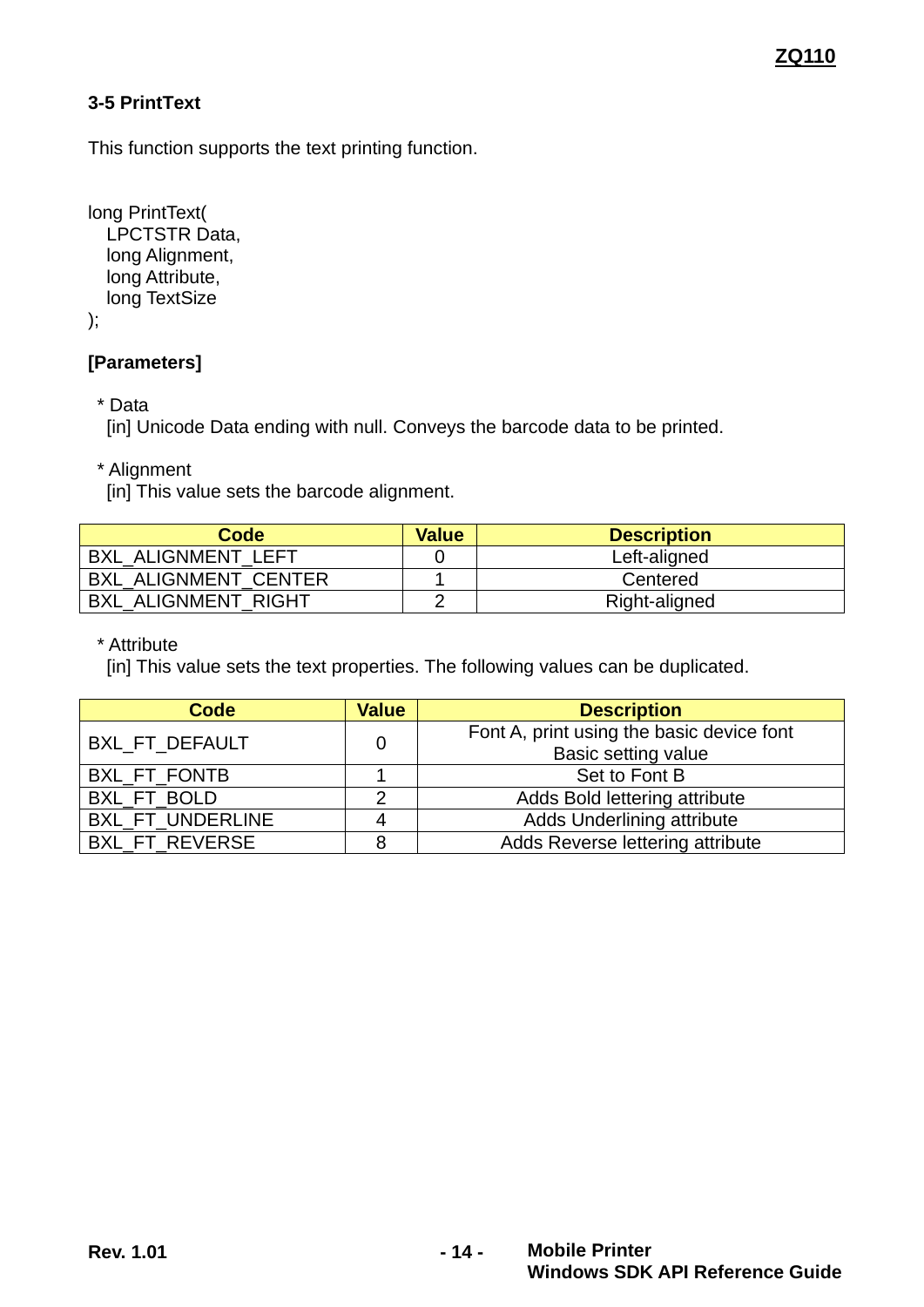# \* TextSize

[in] This value sets the text size properties. The width and height values can be duplicated.

| Code                 | <b>Value</b> | <b>Description</b>            |
|----------------------|--------------|-------------------------------|
| <b>BXL TS OWIDTH</b> | 0            | Width magnification set to x1 |
| <b>BXL TS 1WIDTH</b> | 16           | Width magnification set to x2 |
| BXL_TS_2WIDTH        | 32           | Width magnification set to x3 |
| BXL_TS_3WIDTH        | 48           | Width magnification set to x4 |
| <b>BXL TS 4WIDTH</b> | 64           | Width magnification set to x5 |
| BXL_TS_5WIDTH        | 80           | Width magnification set to x6 |
| BXL_TS_6WIDTH        | 96           | Width magnification set to x7 |
| BXL_TS_7WIDTH        | 112          | Width magnification set to x8 |

| Code                  | <b>Value</b> | <b>Description</b>             |
|-----------------------|--------------|--------------------------------|
| <b>BXL TS OHEIGHT</b> | O            | Height magnification set to x1 |
| <b>BXL TS 1HEIGHT</b> |              | Height magnification set to x2 |
| <b>BXL TS 2HEIGHT</b> | 2            | Height magnification set to x3 |
| BXL_TS_3HEIGHT        | 3            | Height magnification set to x4 |
| <b>BXL TS 4HEIGHT</b> |              | Height magnification set to x5 |
| <b>BXL TS 5HEIGHT</b> | 5            | Height magnification set to x6 |
| BXL_TS_6HEIGHT        | 6            | Height magnification set to x7 |
| <b>BXL TS 7HEIGHT</b> |              | Height magnification set to x8 |

| Code                    | <b>Value</b> | <b>Description</b>                 |
|-------------------------|--------------|------------------------------------|
| <b>BXL SUCCESS</b>      |              | Returns after function success     |
| BXL NOT OPENED          | 101          | Unable to open communication port  |
| <b>BXL_STATUS_ERROR</b> | 103          | Error occurred during status check |
| <b>BXL WRITE ERROR</b>  | 300          | Failure to transmit data           |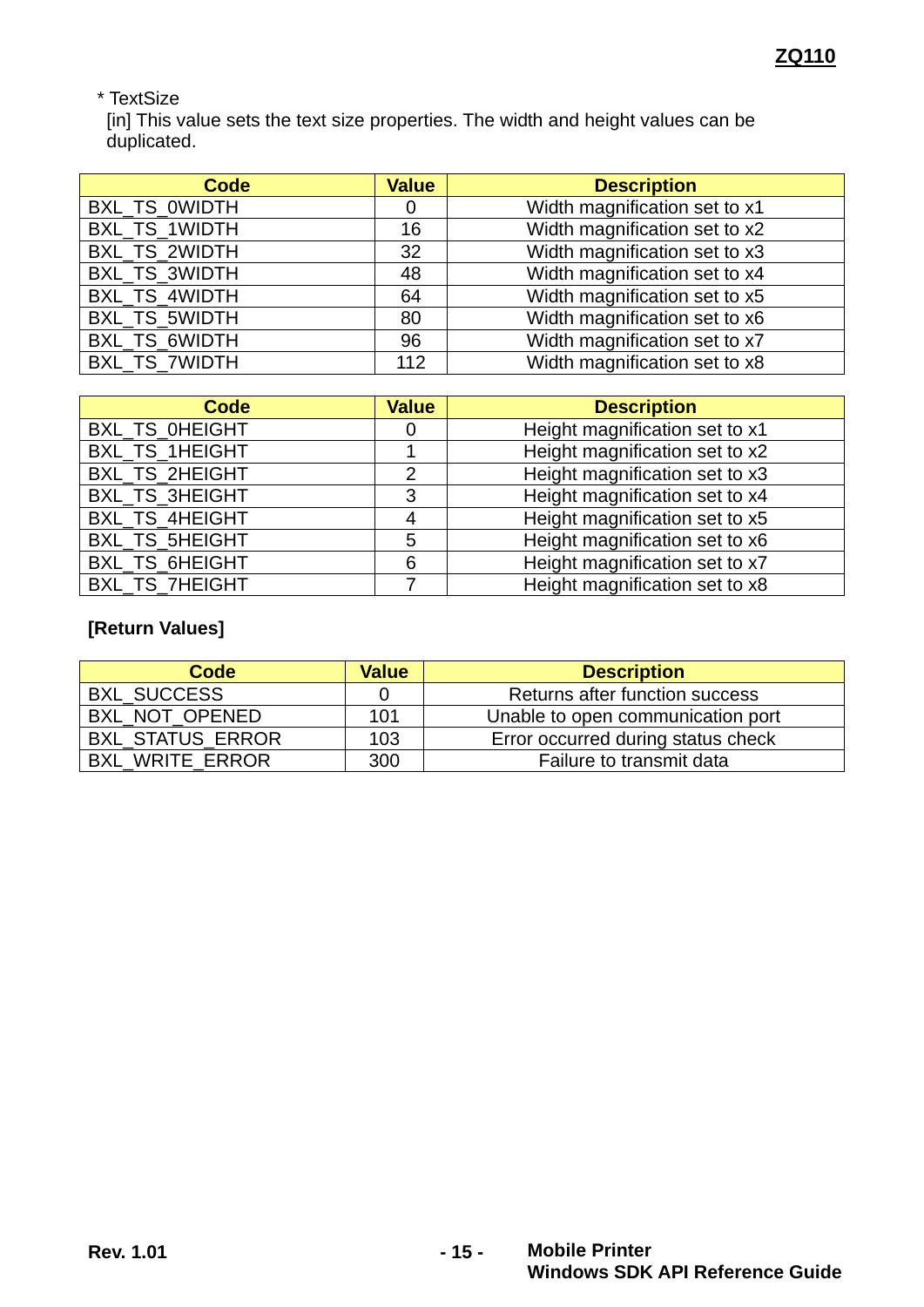#### <span id="page-15-0"></span>**3-6 PrintBitmap**

This function prints image files. Only bmp files are supported.

long PrintBitmap ( LPCTSTR FileName, long Width, long Alignment, long Level );

#### **[Parameters]**

\* FileName

[in] Expressed as a row of Unicode characters, the full path of the image file is set.

\* Width

[in] This value is the width of the image file to be converted. The value range is 0~384. When setting the value as below, the image size is modified to fit conditions.

| Code                  | <b>Value</b> | <b>Description</b>                                        |
|-----------------------|--------------|-----------------------------------------------------------|
| <b>BXL WIDTH FULL</b> |              | Set to a value of 384, image is fit to full size of paper |
| BXL WIDTH NONE        |              | No variation given to image size                          |

\* Alignment

[in] This value sets the barcode alignment.

| Code                        | <b>Value</b> | <b>Description</b> |
|-----------------------------|--------------|--------------------|
| <b>BXL ALIGNMENT LEFT</b>   |              | Left-aligned       |
| <b>BXL ALIGNMENT CENTER</b> |              | Centered           |
| <b>BXL ALIGNMENT RIGHT</b>  |              | Right-aligned      |

#### \* Level

[in] This value sets the color level of the image. The value range is 0~100.

| Code                   | <b>Value</b> | <b>Description</b>                 |
|------------------------|--------------|------------------------------------|
| <b>BXL SUCCESS</b>     |              | Returns after function success     |
| BXL_NOT_OPENED         | 101          | Unable to open communication port  |
| BXL_STATUS_ERROR       | 103          | Error occurred during status check |
| <b>BXL WRITE ERROR</b> | 300          | Failure to transmit data           |
| BXL BITMAPLOAD ERROR   | 400          | Failure to read image file         |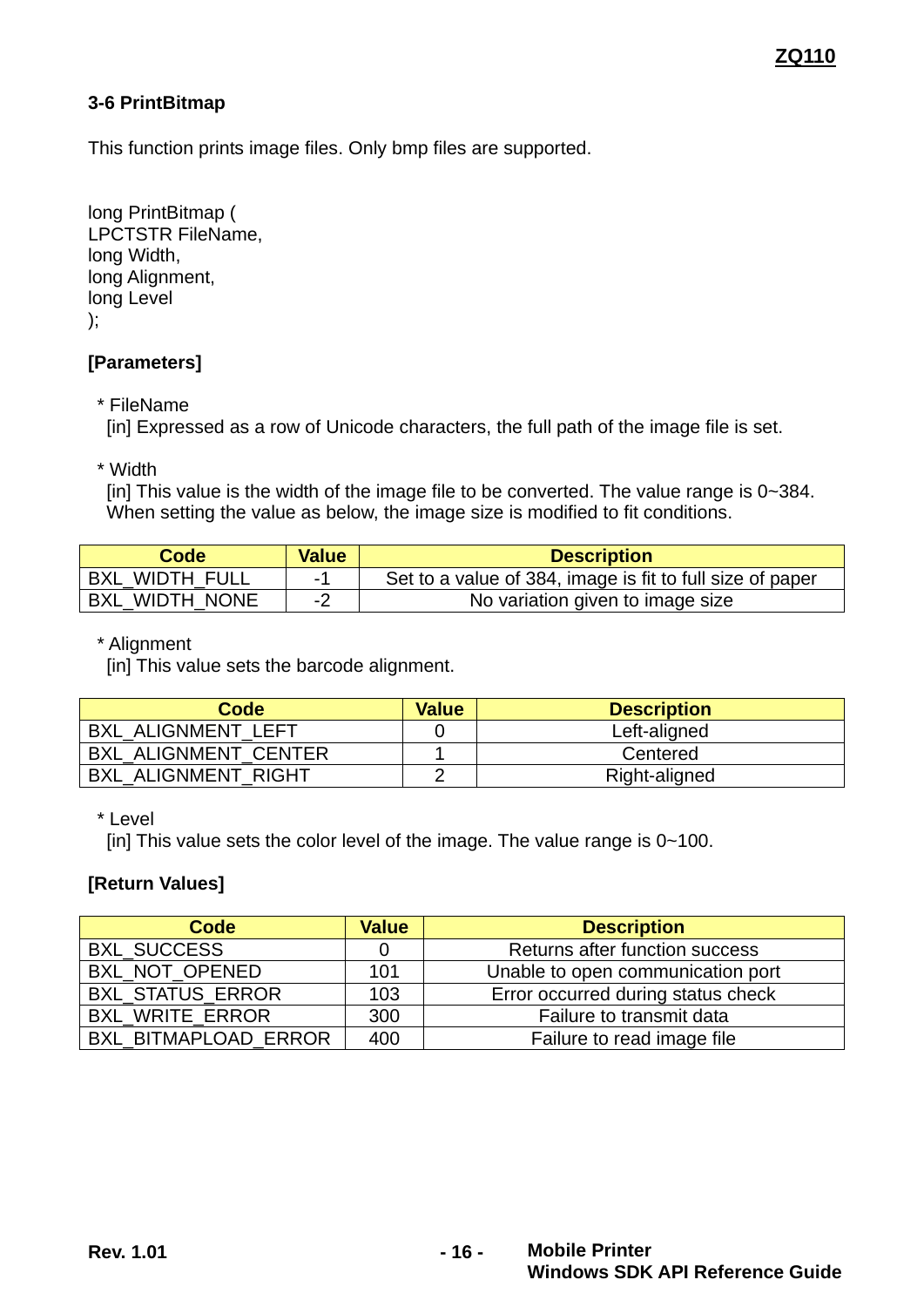#### <span id="page-16-0"></span>**3-7 CheckPrinter**

This function checks the printer status and sets the printer status properties.

long CheckPrinter ();

#### **[Parameters]**

None

#### **[Return Values]**

| Code                   | <b>Value</b> | <b>Description</b>                |
|------------------------|--------------|-----------------------------------|
| <b>BXL SUCCESS</b>     |              | Returns after function success    |
| BXL NOT OPENED         | 101          | Unable to open communication port |
| <b>BXL READ ERROR</b>  | 301          | Failure to receive data           |
| <b>BXL WRITE ERROR</b> | 300          | Failure to transmit data          |

#### <span id="page-16-1"></span>**3-8 MsrReadReady**

This function switches the printer to MSR Ready status. Printing is not possible when in ready status. After returning via BXL\_SUCCESS and if the State property is BXL\_STS\_MSR\_READY, the standby status is deemed normal.

long CheckPrinter ();

#### **[Parameters]**

None

| Code                   | <b>Value</b> | <b>Description</b>                |
|------------------------|--------------|-----------------------------------|
| <b>BXL SUCCESS</b>     |              | Returns after function success    |
| BXL NOT OPENED         | 101          | Unable to open communication port |
| <b>BXL WRITE ERROR</b> | 300          | Failure to transmit data          |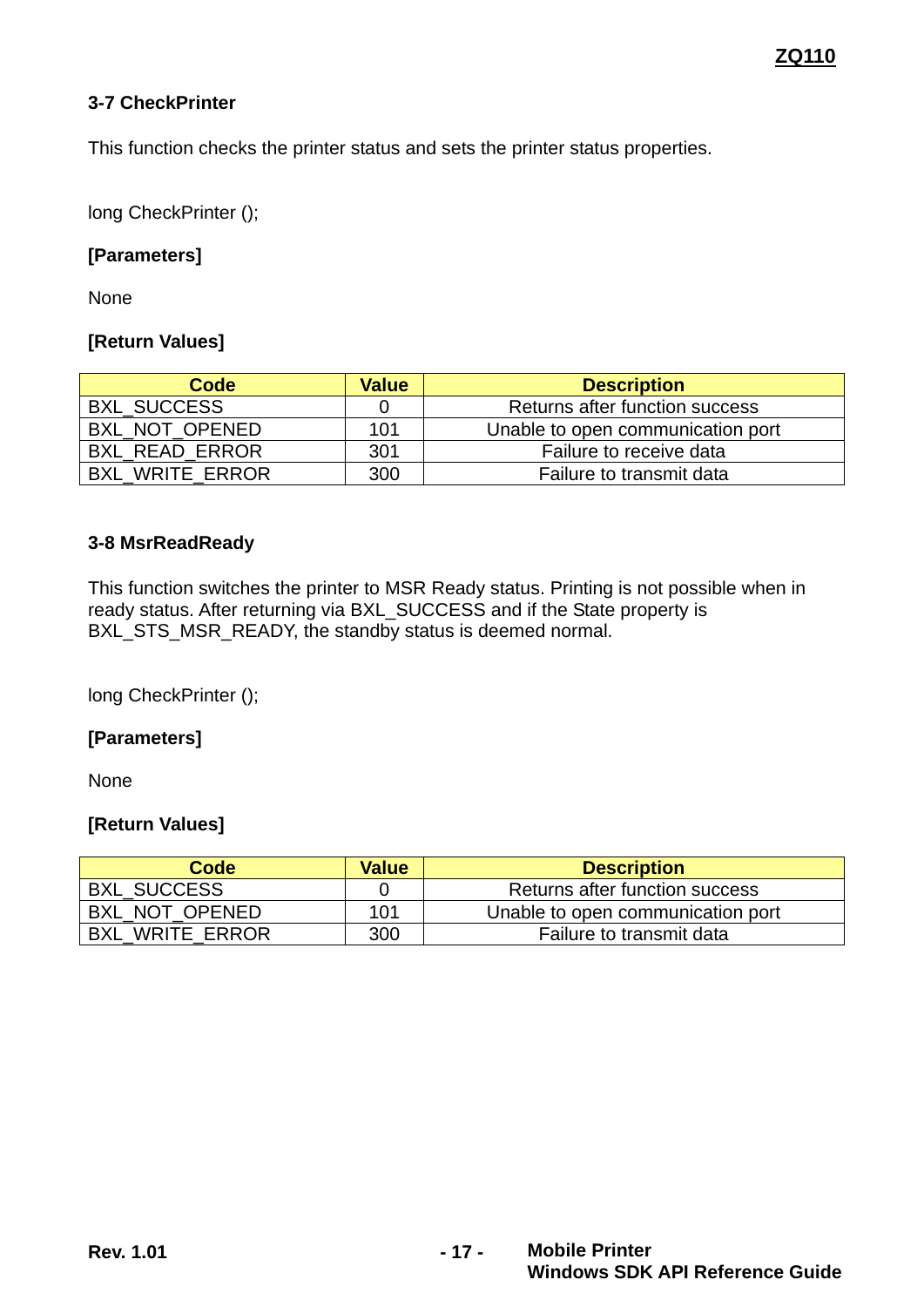#### <span id="page-17-0"></span>**3-9 MsrReadCancel**

This function deactivates the MSR Ready status of the printer.

Long MsrReadCancel();

#### **[Parameters]**

None

#### **[Return Values]**

| Code                     | <b>Value</b> | <b>Description</b>                |
|--------------------------|--------------|-----------------------------------|
| <b>BXL SUCCESS</b>       |              | Returns after function success    |
| BXL NOT OPENED           | 101          | Unable to open communication port |
| <b>BXL WRITE ERROR</b>   | 300          | Failure to transmit data          |
| <b>BXLMSR NOTREADY</b>   | 602          | Not in READY status               |
| <b>BXLMSR FAILEDMODE</b> | 601          | In automatic read mode            |

#### <span id="page-17-1"></span>**3-10 MsrReadTrack**

This function recalls MSR data. If the MSR is in read mode and BXLMSR\_DATAEMPTY is returned, the card has not yet been read in the MSR. Scanning the card in the MSR again may be tried, or the MSRReadCancel function may be used to cancel read mode.

```
Long MsrReadTrack (
 PCHAR Data1,
 PCHAR Data2,
 PCHAR Data3
```
);

#### **[Parameters]**

\* PCHAR Data1

[in, out] MSR Data Track 1 read from the buffer defined by the caller.

- \* PCHAR Data2
- [in, out] MSR Data Track 2 read from the buffer defined by the caller. \* PCHAR Data3

[in, out] MSR Data Track 3 read from the buffer defined by the caller.

| Code                    | <b>Value</b> | <b>Description</b>                |
|-------------------------|--------------|-----------------------------------|
| <b>BXL SUCCESS</b>      |              | Returns after function success    |
| BXL NOT OPENED          | 101          | Unable to open communication port |
| <b>BXL WRITE ERROR</b>  | 300          | Failure to transmit data          |
| <b>BXLMSR DATAEMPTY</b> | 603          | Not in READY status               |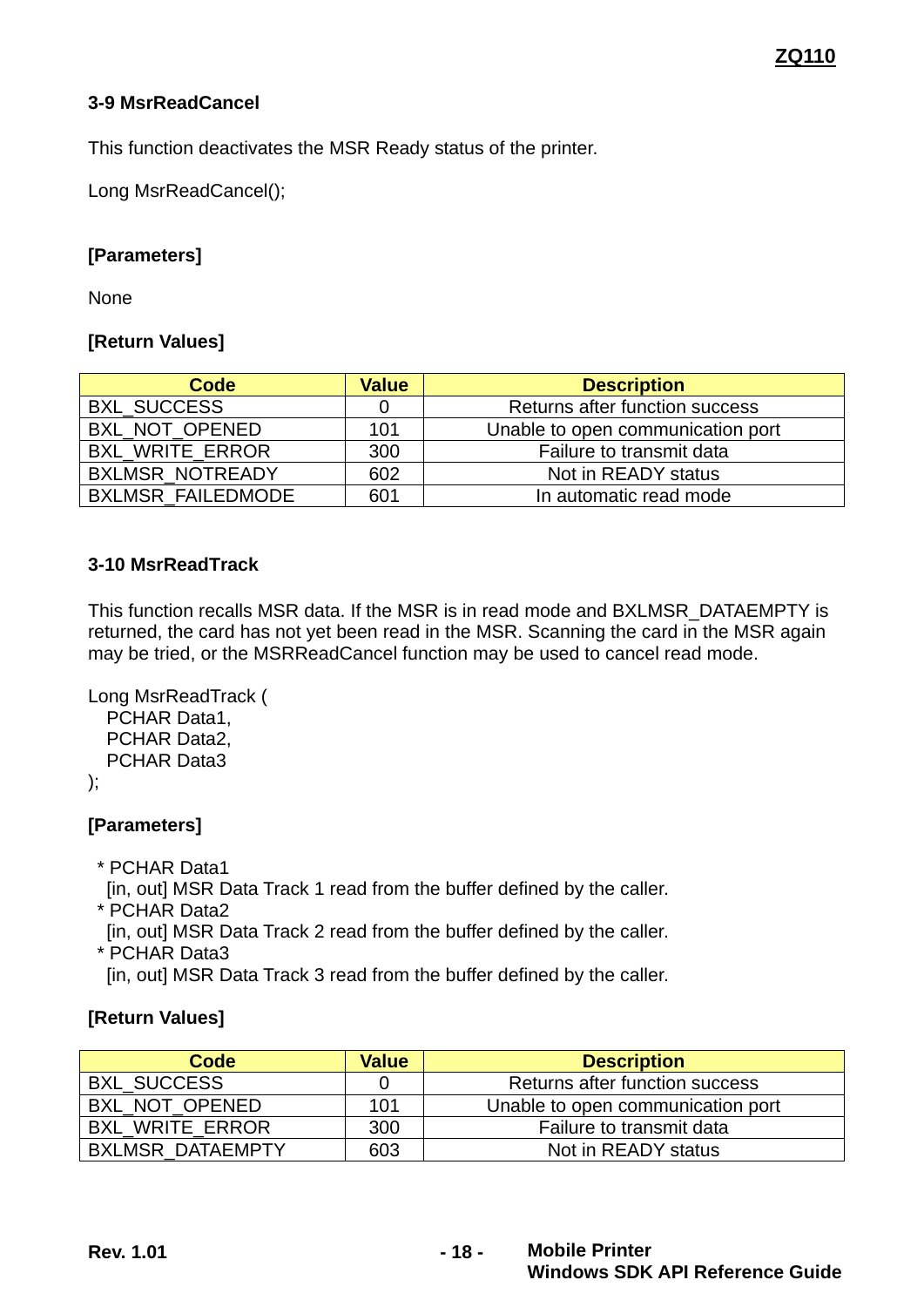# <span id="page-18-0"></span>**3-11 DirectIO**

This function can send and read data defined by the user.

Long DirectIO ( PCHAR Data, UINT uiWrite, PCHAR pRequet, UINT uiRead );

#### **[Parameters]**

- \* PCHAR Data, [in] Data to be sent to the printer, data is ANSI code
- \* UINT uiWrite [in] Size of data to be sent to the printer
- \* PCHAR pRequet [in, out] Sets the values read from the buffered defined by the caller
- \* UINT uiRead

[in, out] Converts the size of data to be read by the caller to the actual size of read data

| Code                   | <b>Value</b> | <b>Description</b>                           |
|------------------------|--------------|----------------------------------------------|
| <b>BXL SUCCESS</b>     |              | Returns after function success               |
| BXL_NOT_OPENED         | 101          | Unable to open communication port            |
| BXL_STATUS_ERROR       | 103          | Error occurred during status check           |
| <b>BXL WRITE ERROR</b> | 300          | Failure to transmit data                     |
| <b>BXL READ ERROR</b>  | 301          | Error in received value or reception failure |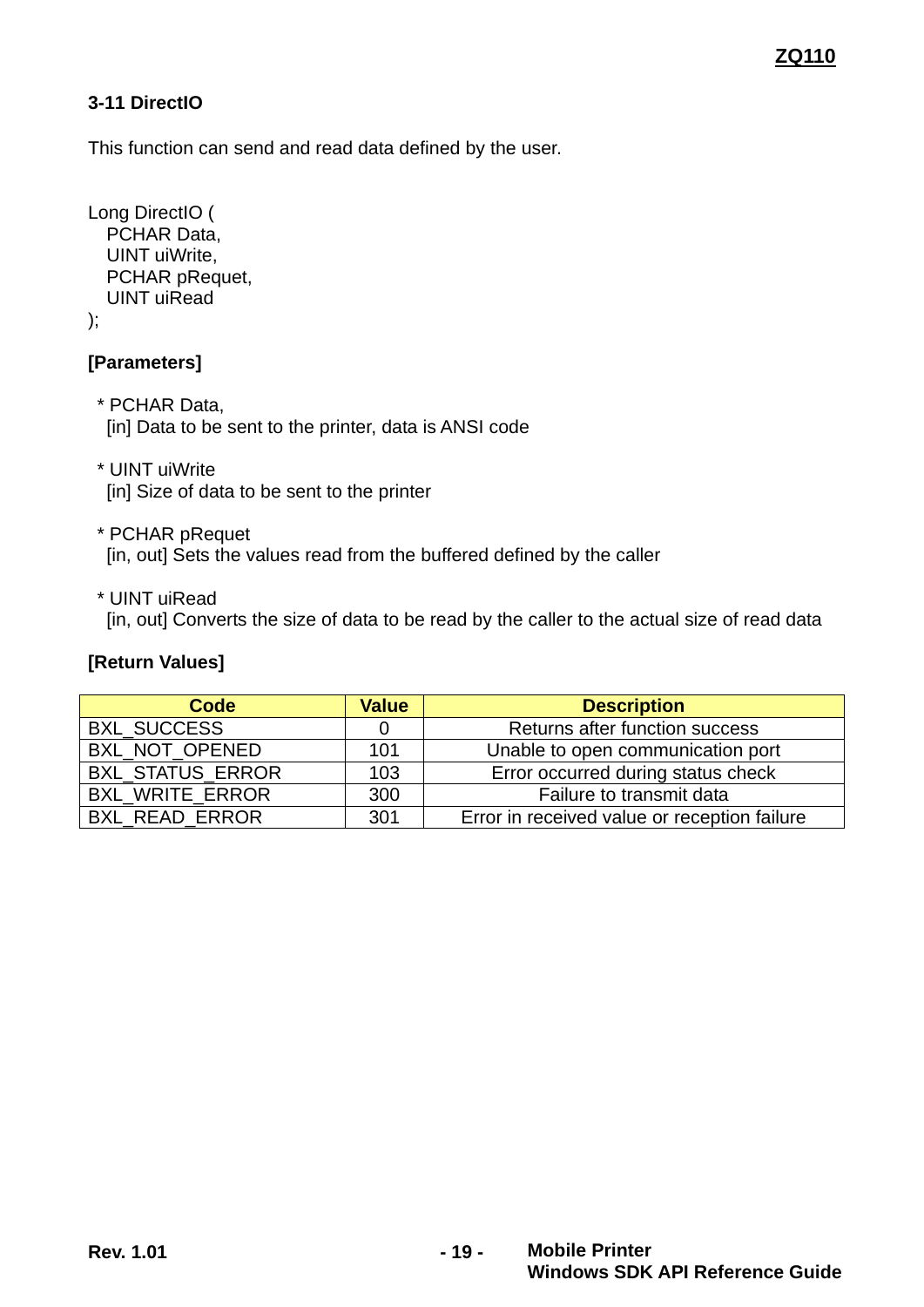#### <span id="page-19-0"></span>**3-12 NextPrintPos**

If the label function is set, the paper is fed to the next printing position.

Long NextPrintPos ();

## **[Parameters]**

\* None

#### **[Return Values]**

| Code                    | <b>Value</b> | <b>Description</b>                 |
|-------------------------|--------------|------------------------------------|
| <b>BXL SUCCESS</b>      |              | Returns after function success     |
| BXL NOT OPENED          | 101          | Unable to open communication port  |
| <b>BXL STATUS ERROR</b> | 103          | Error occurred during status check |
| <b>BXL WRITE ERROR</b>  | 300          | Failure to transmit data           |

#### <span id="page-19-1"></span>**3-13 GetTrack1**

This function returns MSR Track1 data. If the MSR is in read mode and NULL is returned, the card has not yet been read by the MSR. Swipe the card again. MSRReadCancel function can be used to cancel read mode.

TCHAR \* GetTrack1 ();

#### **[Parameters]**

\* None

#### **[Return Values]**

If the function is successful, MSR Track1 data will be returned. If it has failed, the function will return NULL pointer.

#### <span id="page-19-2"></span>**3-14 GetTrack2**

This function returns MSR Track2 data. If the MSR is in read mode and NULL is returned, the card has not yet been read by the MSR. Swipe the card again. MSRReadCancel function can be used to cancel read mode.

TCHAR \* GetTrack2 ();

#### **[Parameters]**

\* None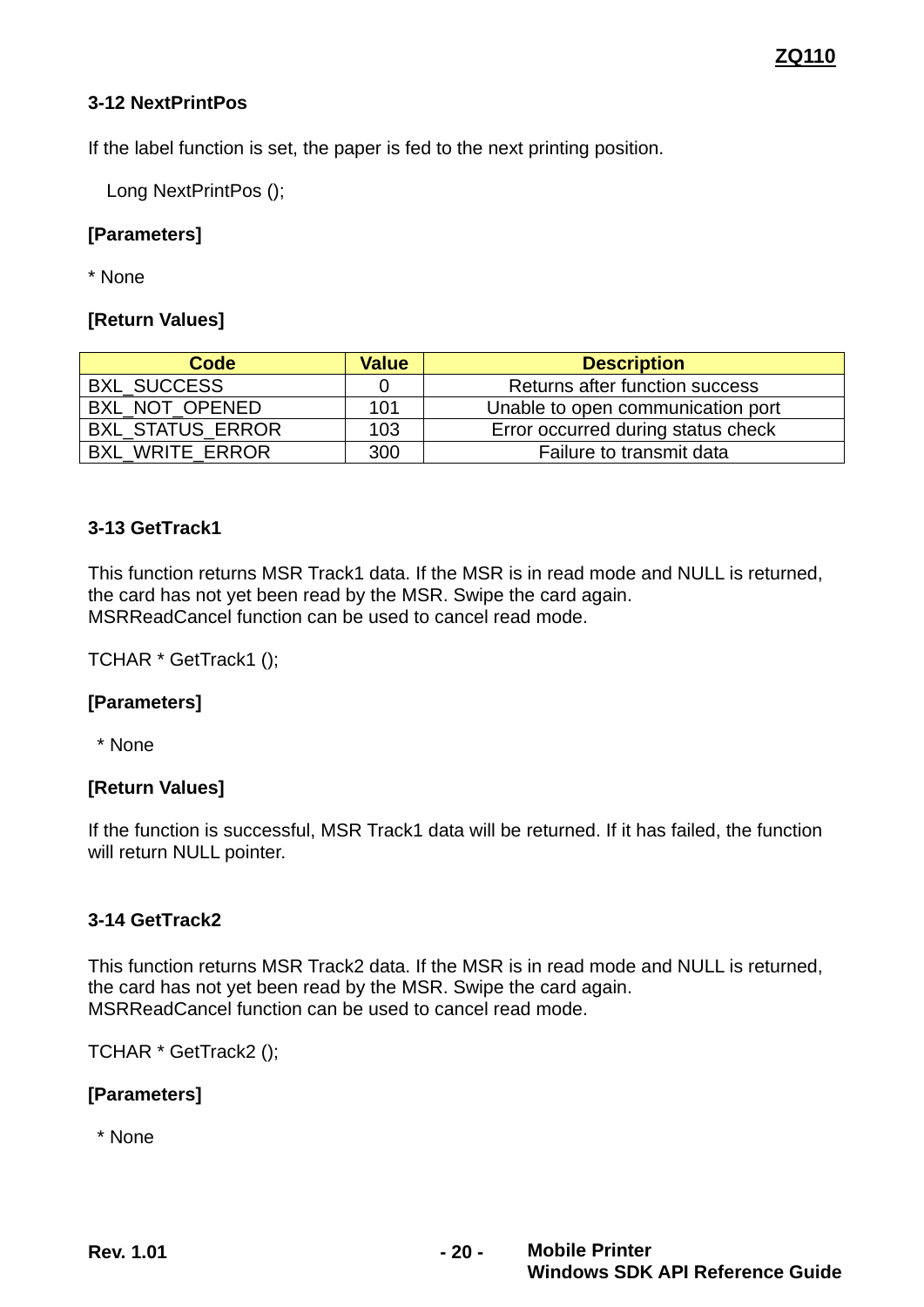# **[Return Values]**

If the function is successful, MSR Track2 data will be returned. If it has failed, the function will return NULL pointer.

#### <span id="page-20-0"></span>**3-15 GetTrack3**

This function returns MSR Track3 data. If the MSR is in read mode and NULL is returned, the card has not yet been read by the MSR. Swipe the card again. MSRReadCancel function can be used to cancel read mode.

TCHAR \* GetTrack3 ();

#### **[Parameters]**

\* None

#### **[Return Values]**

If the function is successful, MSR Track2 data will be returned. If it has failed, the function will return NULL pointer.

#### <span id="page-20-1"></span>**3-16 MsrReadFullTrack**

This function returns MSR Full Track data. If the MSR is in read mode and ERROR Code is returned, the card has not yet been read by the MSR. Swipe the card again. MSRReadCancel function can be used to cancel read mode.

long MsrReadFullTrack (PCHAR Track, UINT uiLength);

#### **[Parameters]**

\* PCHAR Track

[in, out] MSR Track data read from the buffer defined by the caller. If Printer sentinel mode is 0 or 1(None, Static), each Track, Track Data format set as below.

1,2,3 Track Format : [TRACK1 DATA] 0x1C [TRACK2 DATA] 0x1C [TRACK3 DATA] 1,3 Track Format : [TRACK1 DATA] 0x1C 0x1C [TRACK3 DATA] If Printer sentinel mode is 2(Dynamic), Track Data format set as below. 1,2,3 Track Format : [TRACK1 DATA] [TRACK2 DATA] [TRACK3 DATA]

\* UINT uiLength [in] Size of Track buffer to be sent to the printer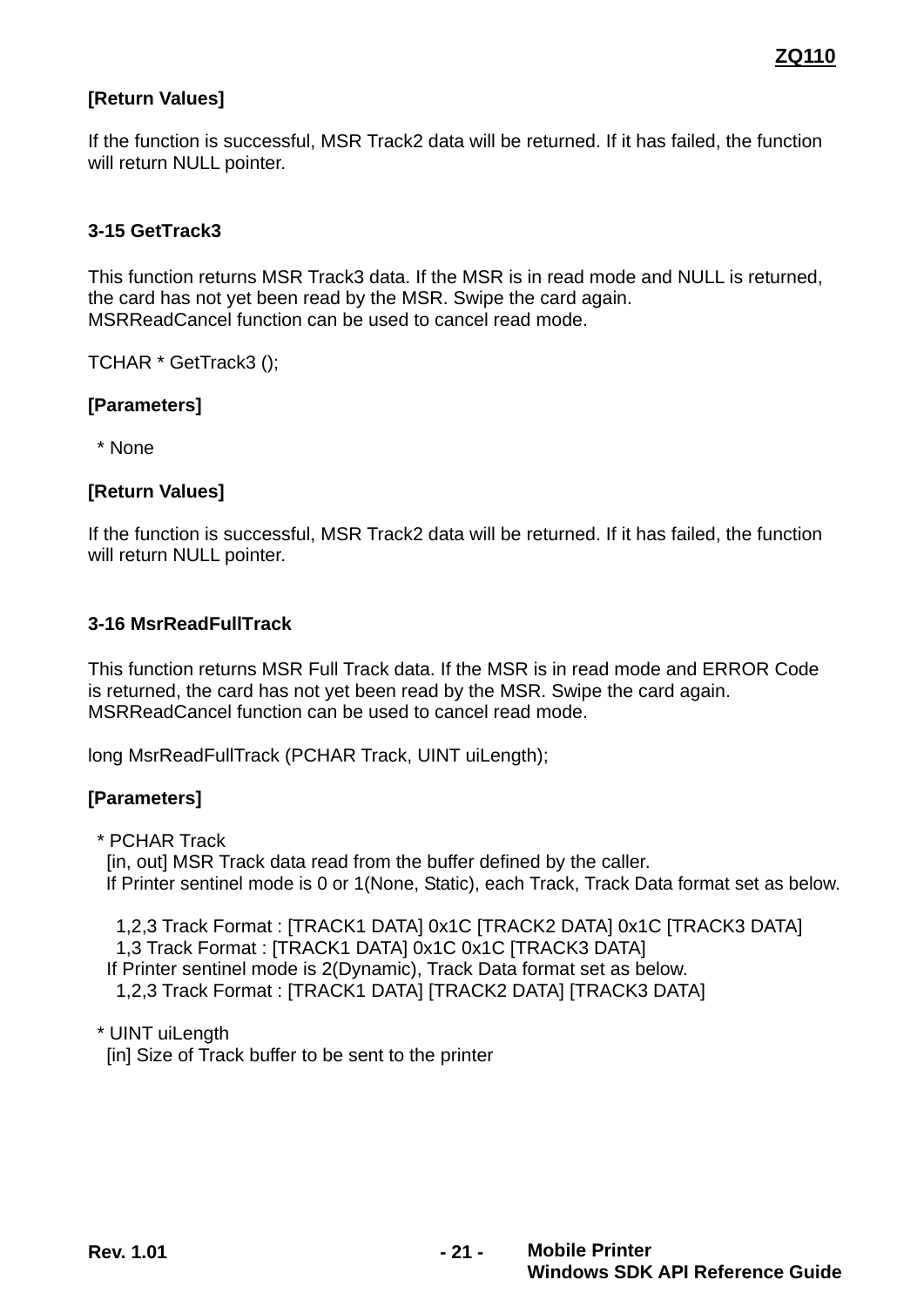# **[Return Values]**

If the function is successful, MSR Full track data will be returned. If it has failed, the function will return error code and NULL pointer.

| Code                    | <b>Value</b> | <b>Description</b>                       |
|-------------------------|--------------|------------------------------------------|
| <b>BXL SUCCESS</b>      |              | Returns after function success           |
| BXL NOT OPENED          | 101          | Unable to open communication port        |
| <b>BXL NOT SUPPORT</b>  | 107          | If sentinel mode set 2, it isn't support |
| <b>BXLMSR DATAEMPTY</b> | 603          | Not in READY status                      |

#### <span id="page-21-0"></span>**3-17 MsrRead1Track**

This function returns MSR 1 Track data. If the MSR is in read mode and ERROR Code is returned, the card has not yet been read by the MSR. Swipe the card again. MSRReadCancel function can be used to cancel read mode.

long MsrRead1Track (PCHAR Track, UINT uiLength);

#### **[Parameters]**

\* PCHAR Track

[in, out] MSR Track data read from the buffer defined by the caller.

\* UINT uiLength

[in] Size of Track buffer to be sent to the printer

#### **[Return Values]**

If the function is successful, MSR 1 track data will be returned. If it has failed, the function will return error code and NULL pointer.

| Code                    | <b>Value</b> | <b>Description</b>                       |
|-------------------------|--------------|------------------------------------------|
| <b>BXL SUCCESS</b>      |              | Returns after function success           |
| BXL NOT OPENED          | 101          | Unable to open communication port        |
| <b>BXL NOT SUPPORT</b>  | 107          | If sentinel mode set 2, it isn't support |
| <b>BXLMSR DATAEMPTY</b> | 603          | Not in READY status                      |

#### <span id="page-21-1"></span>**3-18 MsrRead2Track**

This function returns MSR 2 Track data. If the MSR is in read mode and ERROR Code is returned, the card has not yet been read by the MSR. Strip the card with the MSR again. MSRReadCancel function can be used to cancel read mode.

long MsrRead2Track (PCHAR Track, UINT uiLength);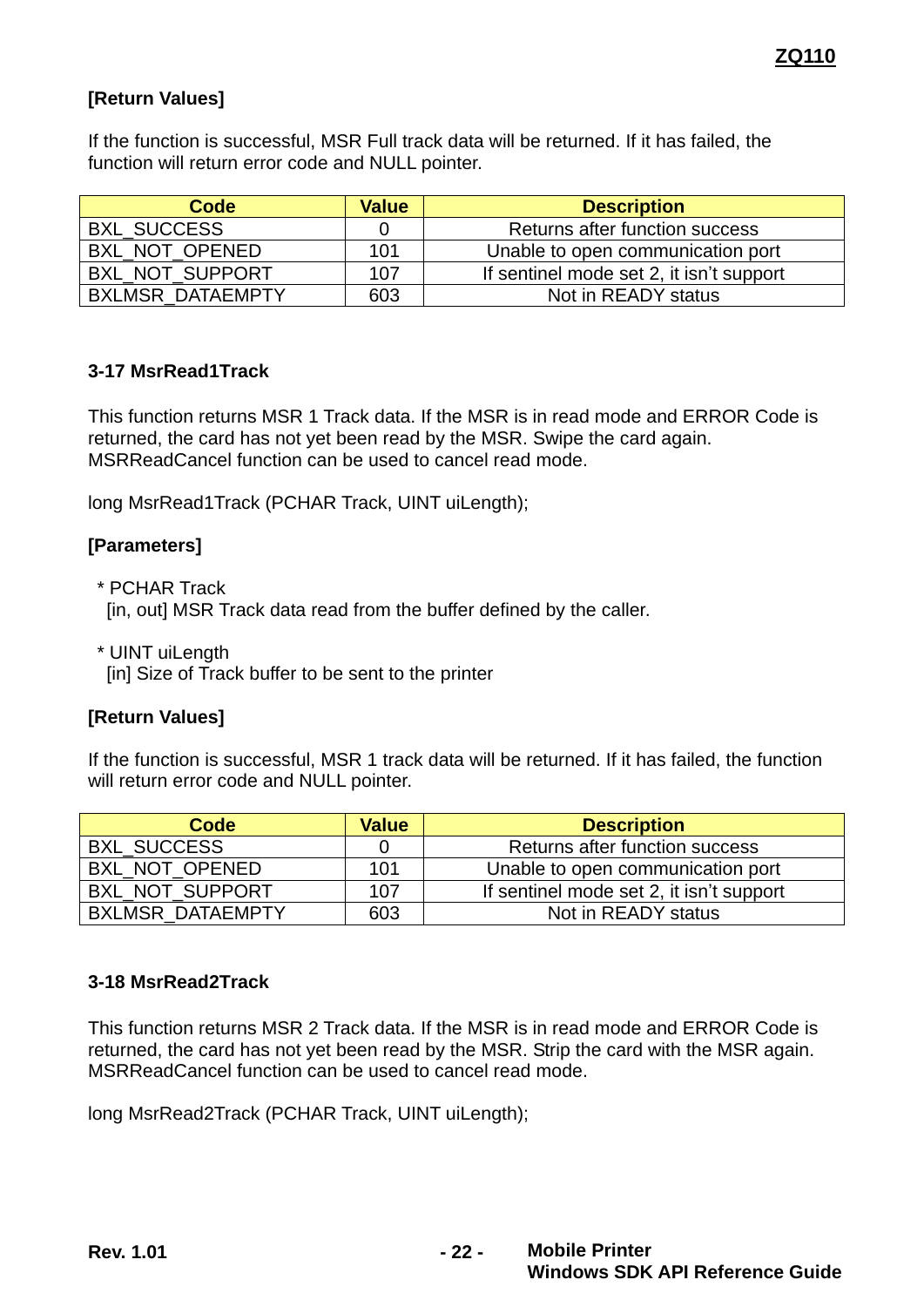# **[Parameters]**

\* PCHAR Track

[in, out] MSR Track data read from the buffer defined by the caller.

\* UINT uiLength

[in] Size of Track buffer to be sent to the printer

# **[Return Values]**

If the function is successful, MSR 2 track data will be returned. If it has failed, the function will return error code and NULL pointer.

| Code                    | <b>Value</b> | <b>Description</b>                       |
|-------------------------|--------------|------------------------------------------|
| <b>BXL SUCCESS</b>      |              | Returns after function success           |
| BXL NOT OPENED          | 101          | Unable to open communication port        |
| BXL NOT SUPPORT         | 107          | If sentinel mode set 2, it isn't support |
| <b>BXLMSR DATAEMPTY</b> | 603          | Not in READY status                      |

# <span id="page-22-0"></span>**3-19 MsrRead3Track**

This function returns MSR 3 Track data. If the MSR is in read mode and ERROR Code is returned, the card has not yet been read by the MSR. Swipe the card again. MSRReadCancel function can be used to cancel read mode.

long MsrRead3Track (PCHAR Track, UINT uiLength);

#### **[Parameters]**

\* PCHAR Track [in, out] MSR Track data read from the buffer defined by the caller.

\* UINT uiLength [in] Size of Track buffer to be sent to the printer

# **[Return Values]**

If the function is successful, MSR 3 track data will be returned. If it has failed, the function will return error code and NULL pointer.

| Code                    | <b>Value</b> | <b>Description</b>                       |
|-------------------------|--------------|------------------------------------------|
| <b>BXL SUCCESS</b>      |              | Returns after function success           |
| BXL NOT OPENED          | 101          | Unable to open communication port        |
| <b>BXL NOT SUPPORT</b>  | 107          | If sentinel mode set 2, it isn't support |
| <b>BXLMSR DATAEMPTY</b> | 603          | Not in READY status                      |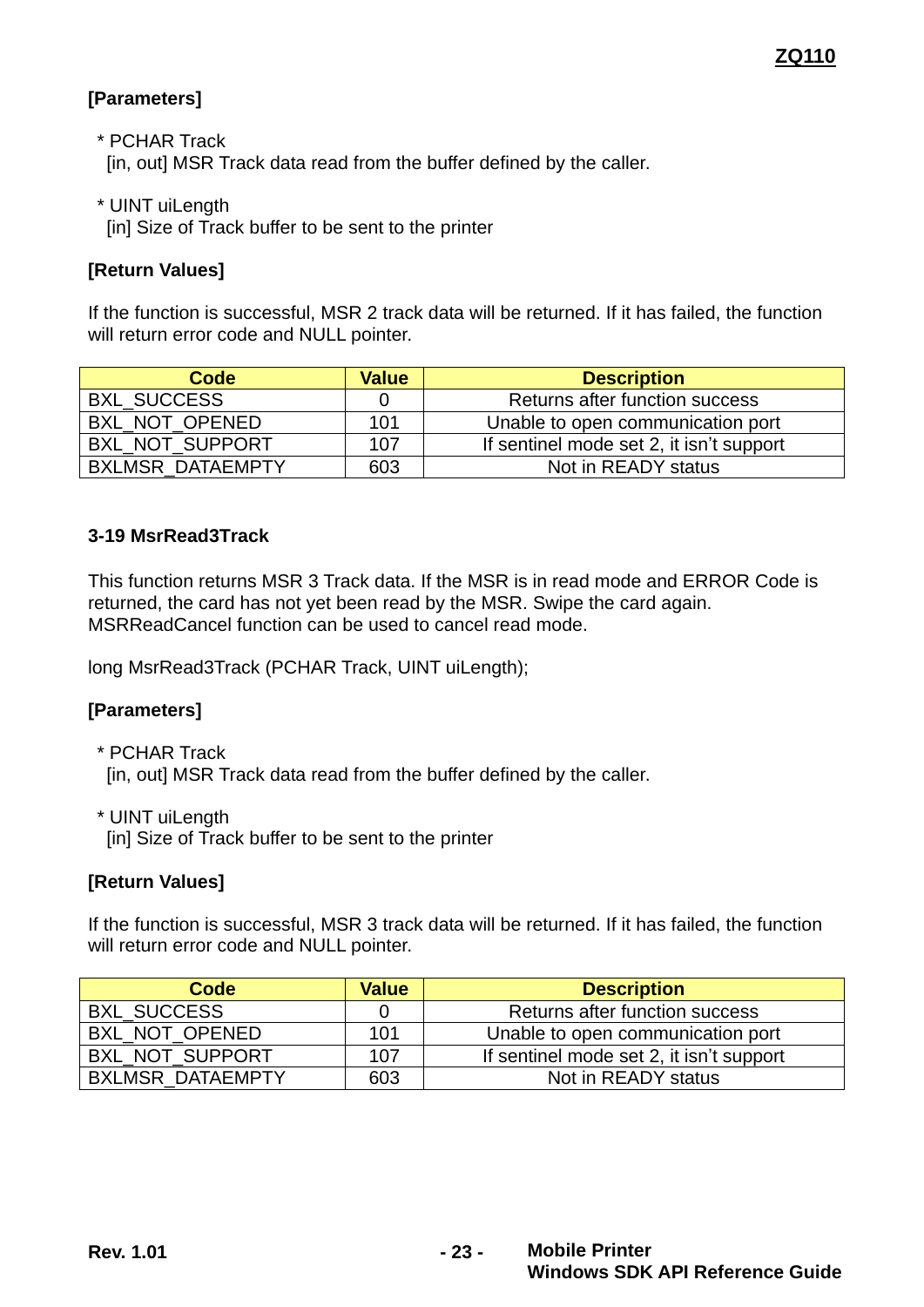# <span id="page-23-0"></span>**4. Message**

If some events have occurred in printer, the SDK will send message through the "RegisterWindowMessage(Win32 API)".

# <span id="page-23-1"></span>**4-1 SetMsrMsgMode(BOOL bValue)**

This function sets MSR Message capacity value of the printer. The default setting is FALSE. Use the SetMsrMsgMode() functions to set values. Defaut value is false.

Capacity values are as follows.

| Code         | Value | <b>Description</b>            |
|--------------|-------|-------------------------------|
| <b>TRUE</b>  |       | Enable MSR Message functions  |
| <b>FALSE</b> |       | Disable MSR Message functions |

\* Example

| long IResult;                             |  |  |
|-------------------------------------------|--|--|
| $Result = PrinterOpen("portinfo", 1000);$ |  |  |
|                                           |  |  |
| SetMsrMsgMode(TRUE);                      |  |  |
|                                           |  |  |